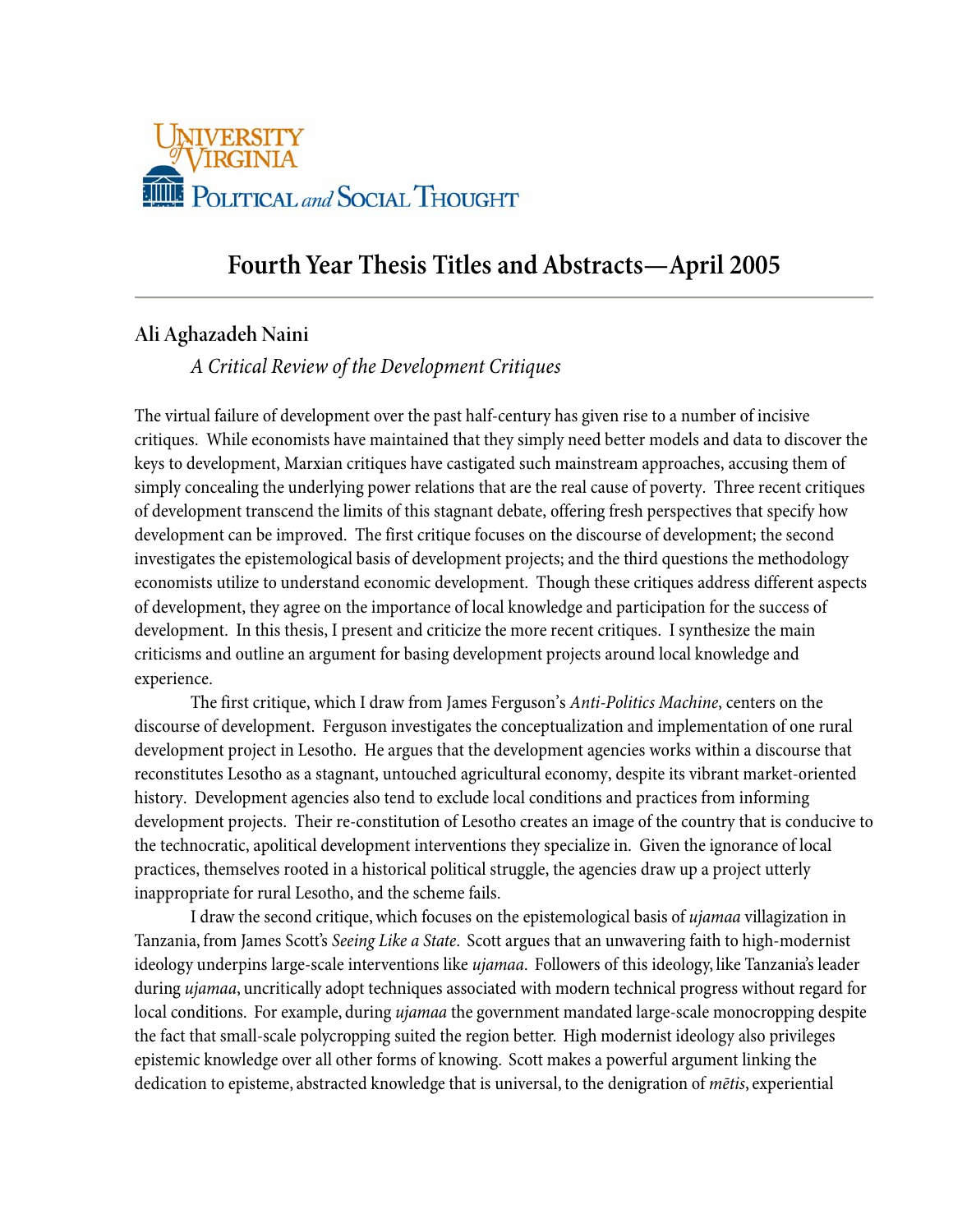knowledge that is localized. In his view, people who run development projects must acknowledge and incorporate local, contextualized knowledge in order to create successful projects.

The final critique looks at methodology. In it, I summarize Milton Friedman's justification for formalism in economic methodology and review literature demonstrating that theories of economic growth have not performed well. I then present the work of three economists who argue that this poor track record stems from economists' commitment to uncovering economic "laws." This commitment assumes that laws exist in the social world and that people can discover them. The economists I draw from question the appropriateness of these assumptions. Their arguments suggest that scholars should start studying economic processes on a local level to gain a better understanding of economic development.

Each critique I summarize sheds light on a different facet of development. However, they all locate a central problem in the strive for universal models, imposed top-down, which do not take into account context and belittle local experience and knowledge. In the final chapter, I synthesize these critiques, showing how they converge on the idea that local knowledge is crucial for development. I then evaluate the World Bank's responses to these critiques, highlighting the lack of change in the Bank's operating methods. My argument goes beyond suggesting that development agencies simply need to hire more consultants. While such a move would undoubtedly help, it is not enough. For development to be meaningful and effective, the entire process of conceptualization and implementation must be reoriented to align with local goals and incorporate local knowledge. Instead of assuming they know best, developers must draw on the resources of the people they are trying to help.

### **Lucy M. Alford**

## *Out of Silence: Poetry and the Politics of Recognition*

 This paper highlights a need for human recognition in responses to the political crises that have shaped contemporary international history. Tracing this theme from the political work of Kant through the contemporary debates on human rights, I explore different ways scholars have sought to interpret and integrate this project in terms of political justice, and some of the challenges and arguments they have faced along the way. In the work of Immanuel Kant, a conception of political ethics emerges that places individual wellbeing and human interaction at the heart of civil and state priorities. Recent writers continue to draw from Kantian notions of universal dignity and self-determination. Rights advocates such as Martha Nussbaum, Henry Shue, and Jonathan Glover have sought to address the challenges of creating a politics that combats the pervasive divisions, massive neglect and dehumanizing atrocities – the failures of human recognition – that have marred our recent past.

The power of the human voice emerges as a central force in the project of recognition. With its heightened attention to the singular lives at stake in political dilemmas, human rights theory works toward a vision of representative and participatory politics inclusive of the diverse voices of any people. Voices and the stories they contain have played primary roles throughout movements for liberation and civil equality throughout history. The practices of contemporary NGO's such as Amnesty International and Human Rights Watch concentrate and direct the transformative potential of public testimony.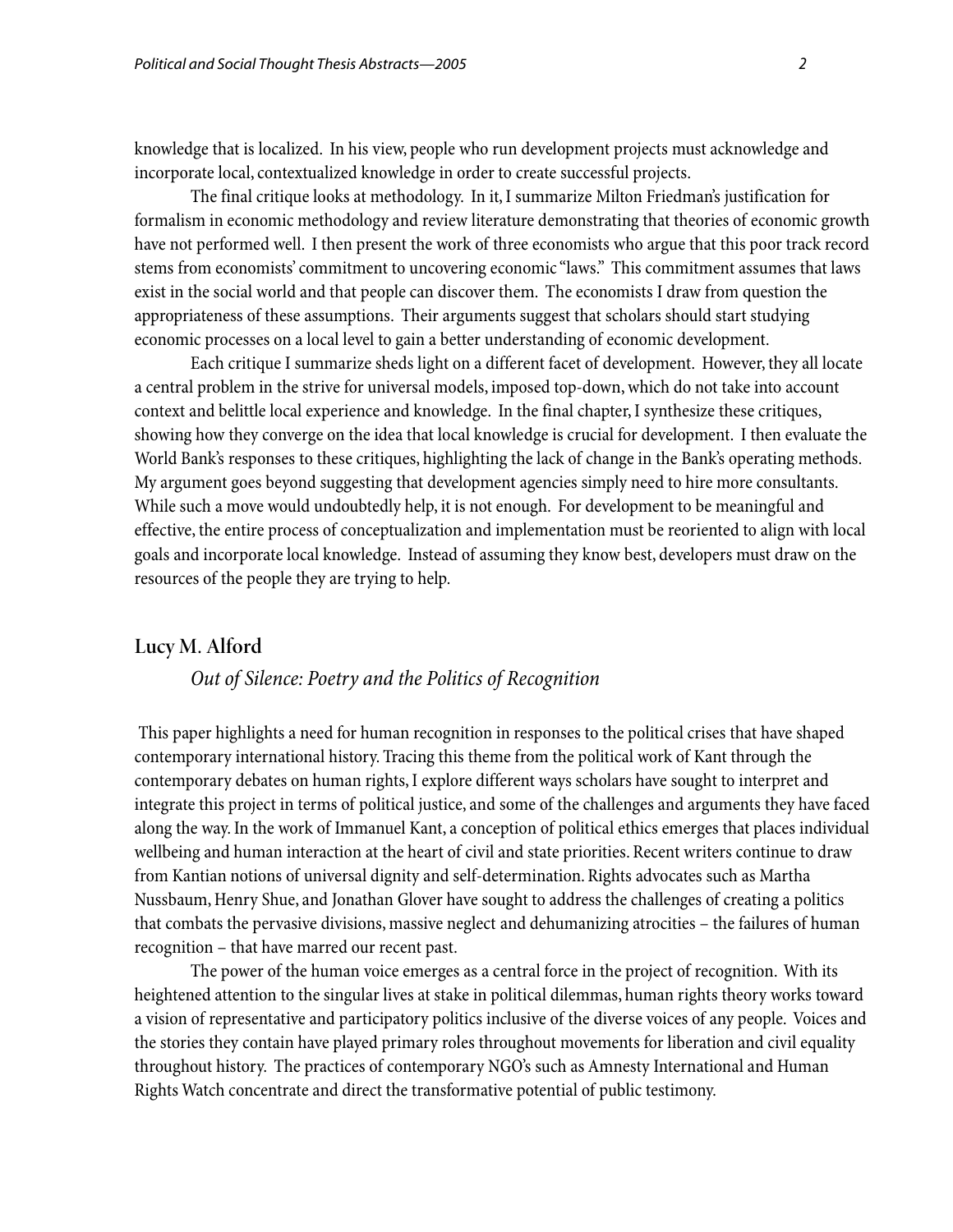Chapters Two, Three and Four discuss the work of a series of poets, each writing from a context of violent political conflict. Responding to the conditions of Poland during and in the wake of World War II, Czeslaw Milosz gives voice to the moral outrage and confusion of the Holocaust. Seamus Heaney sheds light on his native Northern Ireland's deeply divided society, and calls attention to the layered history complicating Ireland's internal Troubles. A third case explores the situation of apartheid in South Africa's recent past through the work of Ingrid de Kok. Like Heaney, de Kok rejects the violent dualism that tore her nation apart. Korean poet and immigrant Theresa Hak Kyung Cha speaks of political homelessness, and the layers of painful history ingrained in the stories of her family and her nation. Cha and de Kok both point to the unique position of women in political transitions and in questions of human rights.

Each of these writers confronts silence and the limitations of language. Each articulates the moral uncertainty imbedded in the position of witness, and in the role of the poet. Yet in the line of Kant, each recognizes the experiences that distinguish and the ties that bind individual human lives, and the moral dilemmas that pervade human relations. Their work encourages an approach to current political contexts that recognizes the wounds of the past while pressing toward a transformed future.

### **Patrick Douglas Bradshaw**

## *The Necessity of the Bear: An Examination of Russia's Role in the Anti-Terrorist Coalition*

September 11, 2001 marked a turning point in relations between Russia and the United States. Despite past friction between the two countries, Russian President Vladimir Putin was the first world leader to call President George W. Bush, offering support to the United States after the terrorist attacks in New York and Washington, DC. In this thesis, I analyze Russia's role in the anti-terrorist coalition in terms of what Russia hopes to gain from participation, the assets it has to offer to the coalition, and a promising vehicle of cooperation in the form of NATO, all in the context of the US-Russian relationship.

In the first chapter, I examine what Russia hopes to accomplish in joining the coalition by looking at Russia's own experience with terrorism in the Caucasus. I focus on Chechnya as the most illustrative challenge to Russian security. Viewing the conflict from a historical perspective, I identify Russian interests in the region, explaining why Russia continues its anti-terrorist operations. Before 9/11, President Putin was largely unsuccessful in his attempts to link the conflict in Chechnya to international terrorism, receiving a great deal of criticism from the West over Russian methods of anti-terrorist operations in the region. After pledging Russian support for the US following 9/11, however, much of this criticism from high-level US officials ceased.

 Identifying the Taliban regime as harboring the perpetrators of the 9/11 attacks, the US focused its attention on Afghanistan as the first stage in its anti-terrorist response. In the second chapter, I look at what Russia has to offer the coalition, using its significant influence in central Asia as an asset to the United States. In addition to negotiating the use of airspace and military bases in the central Asian countries, Russia offers its experience from a ten-year war in Afghanistan by engaging in intelligence sharing and other support to the US.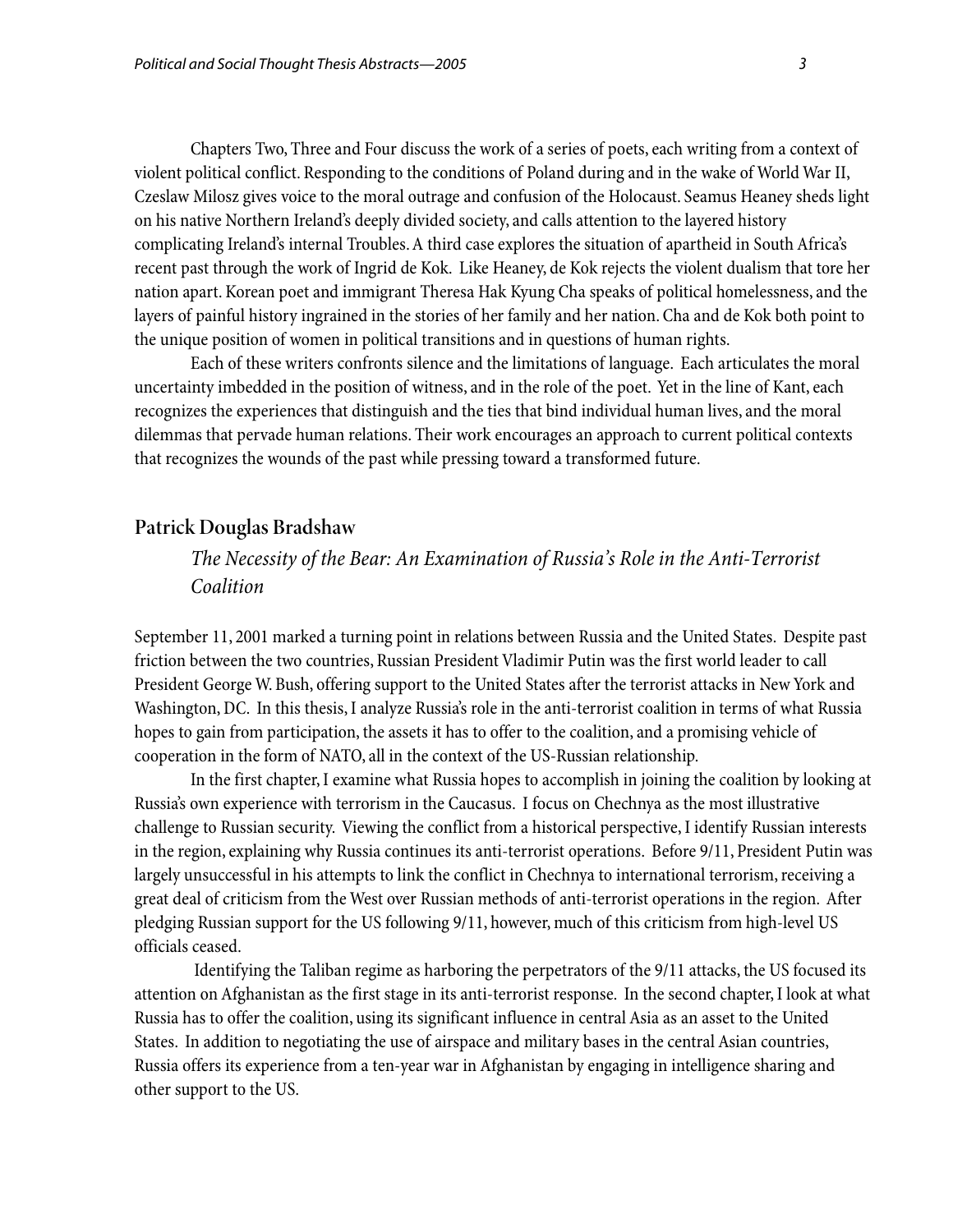In the third chapter, I argue that the North Atlantic Treaty Organization offers a promising vehicle of cooperation for the United States and Russia. In the period since the dissolution of the Soviet Union, NATO evolved from a regional security organization into a force willing to work out of its traditional area to address new areas of instability affecting its members, including the threat of terrorism. Despite Russian concerns over the threat of NATO expansion, Russia-NATO collaboration, especially in the area of antiterrorism, has increased dramatically. I also examine limits to cooperation, in light of the US trend to work unilaterally or bilaterally in attempting to accomplish its objectives.

I evaluate Russian-US cooperation on anti-terrorism in terms of what has been achieved and what further needs to be accomplished. I identify two areas of potential improvement, arguing that both sides must strive to avoid civilian casualties in their anti-terrorist operations and that a long-term development strategy, pursued in tandem to anti-terrorist operations, will address the roots of the problem. The killing of non-combatants only exacerbates the situation, and anti-terrorist operations focused on identifying and eliminating terrorists only provide a short-term solution. Finally, I argue that successful collaboration between the United States and Russia in the realm of anti-terrorism will encourage future cooperation.

### **Samuel Hayim Brody**

## *A Covenant of Peace: Pragmatism, Utopia, and an Alternative Moral History of Brit Shalom*

Brit Shalom (the name literally means "Covenant of Peace") was a marginal group of socialist religious Zionists active in Palestine from 1925-1933. It took Jewish-Arab relations as its primary focus, considering the achievement of an agreement with the Palestinian Arabs to be a moral and political necessity for the realization of Zionism. It usually receives passing or dismissive mentions in histories of Zionism. I argue that despite the historical fact of its marginality, as evidenced by its lack of numbers and failure to enact its program, the group deserves to play a larger role in present-day memories and histories of the Israeli-Palestinian conflict.

 I begin by taking issue with the term "bi-nationalists" as a designation for the members of Brit Shalom and its various successor groups, such as the League for Jewish-Arab Rapprochement and the Ichud (Unity). The term refers to a formula for a solution to which many members of these groups subscribed; however, its use obscures the background and uniqueness of their thought. In order to provide context for my argument, I begin by examining the Zionism of Martin Buber (1878-1965), a philosopher who significantly influenced many of the core members of Brit Shalom, and who was a member himself although he did not move to Palestine until 1938. I present Buber's thought as having emerged from the intellectual cross-currents of Central Europe in the early twentieth century, and discuss his career as a mainstream Zionist politician before his early retreat to the margins. Finally, I discuss "the line of demarcation," Buber's characteristic political notion. Buber rejected *Realpolitik* as offensive to God and the ethical command, but he also rejected the idealist refusal to participate in politics at all. He argued for a middle way in which each person adheres to the command to better society by entering into politics and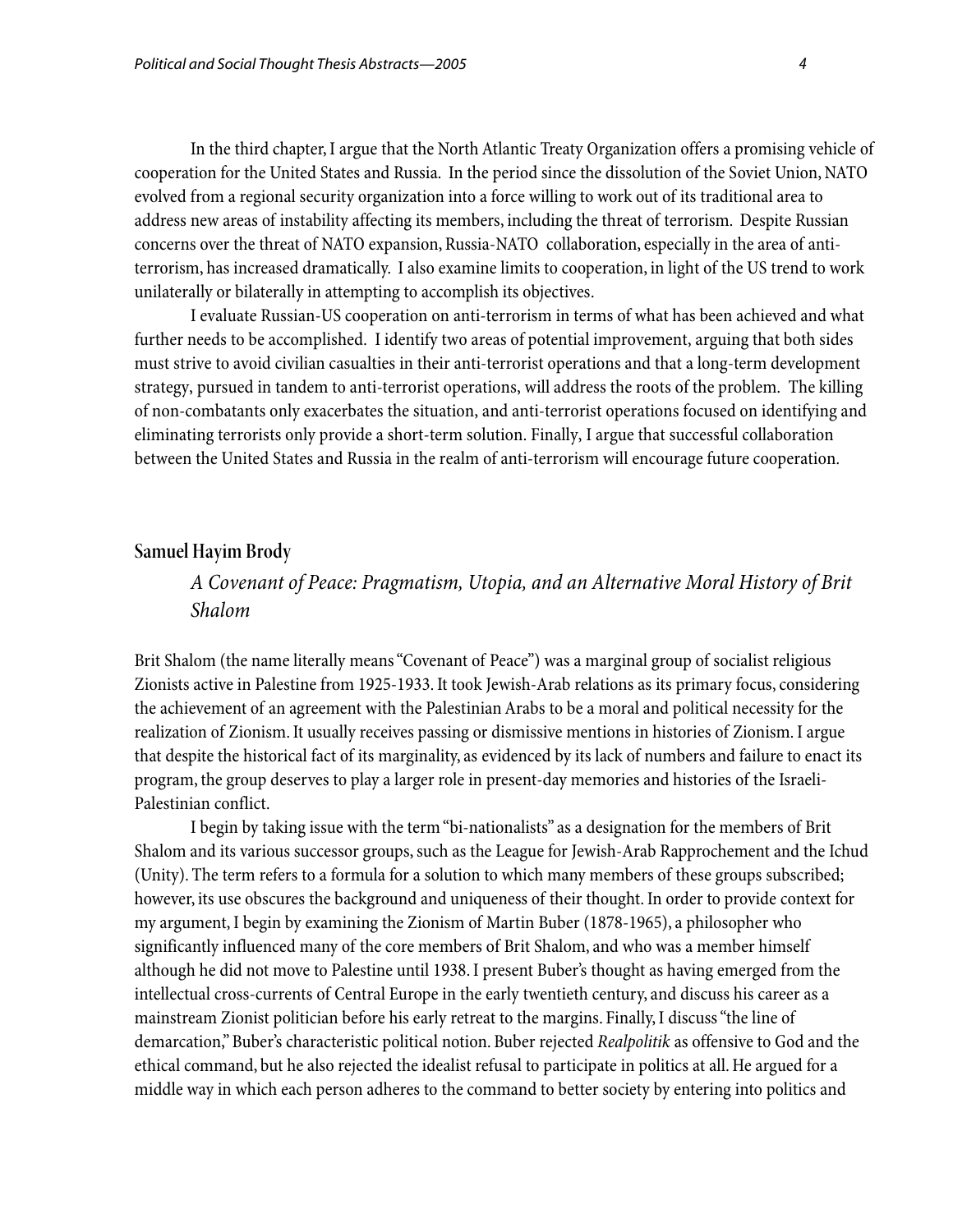engaging it to the limits of justice in any particular situation. He then sought to apply this notion to nationalism and Zionism.

 Having established the contours and context of Buber's Zionism, I go on to ask whether there was any hope for this set of European ideas to be able to impact the reality in Palestine. Brit Shalom is faulted by critics for having failed to acquire Arab interlocutors; I therefore devote significant space to examining the intellectual and political context for Palestinian Arab politics during the British Mandate period. I argue that it is possible to separate what Sidney Tarrow and others have called the "frames of contention" used by social movements from the grievances on behalf of which they advocate, by looking at the way that the frames change as they interact with changing social settings. Here, this means examining the contingent evolution of the Arab nationalist frames from the late Ottoman through the British periods, and detaching these frames from the material issues of Zionist immigration, land purchases, economic segregation, and the struggle for sovereignty. In the following chapter, following a somewhat parallel structure, I describe the evolution of three distinct Zionist frames and the changing settings in Palestine that affected their level of influence and success. Then, I describe the attitudes of these three streams of Zionism on those issues which were previously identified as primary material grievances for the Palestinians, and compare their stances. The end result is that Brit Shalom, despite its unique and alien combination of intellectual influences, reached a position that was the closest of all the Zionists to being able to answer Palestinian complaints. I argue that we should therefore be less quick to attribute the failure of Brit Shalom to naïveté or an unbridgeable gap between Zionist and Arab positions.

 In the final part of my discussion, I characterize the present as the scene of a continuing competition between the two prophecies of Vladimir Jabotinsky and Martin Buber on the future of Zionism. I present a selection of alarmist discourse from Israel today from a number of sources as evidence that some of the most basic issues surrounding the existence and structure of the State of Israel are still often treated as open to question. I argue that this uncertainty about the state of Zionism is a vindication of Buber's prophecy. I then ask how we might make use of the memory of Brit Shalom today, and present three binary oppositions which Brit Shalom either transcended or united in their thought. My conclusion is that the tense and open state of discourse on Zionism today calls for mining the past and re-introducing previously forgotten elements. Such remembering can help point to the path of peace through life in a climate that often seems to offer no hope.

### **Laura Lucille Fairneny**

*Reaping What We Sow: An Analysis of the Effect of Federal Regulation on the Plant Biotechnology Industry in the United States* 

From the time the first genetically modified foods were commercialized in the mid-1990s to the present, American companies and farmers have dominated the plant biotechnology industry. The United States is home to the world's leading biotechnology company, a St. Louis based firm called Monsanto, and grows approximately two-thirds of the world's genetically modified crops. Furthermore, while a storm of controversy has developed across the globe regarding the effect of genetically modified foods on human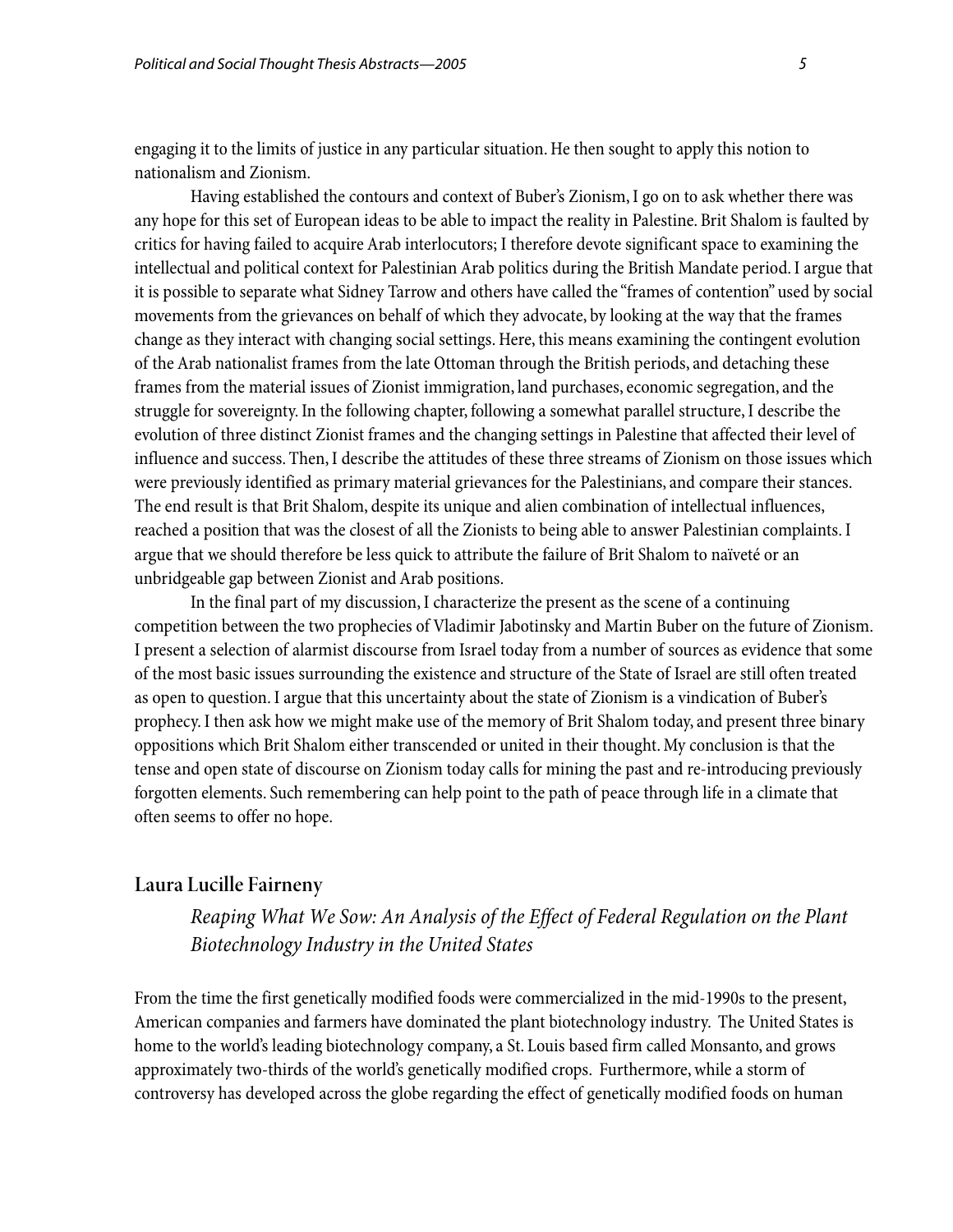health and the environment, American consumers seem relatively complacent about the whole issue compared to the rest of the world, and as a result, the acres of genetically modified foods cultivated from 1996 to 2003 in the United States increased 27-fold.

 I contend that much of these trends can be attributed to the lax regulatory framework that the federal government adopted in 1986 under President Reagan. Obsessed with leading the world in biotechnology, the Reagan administration published the "Coordinated Framework for the Regulation of Products of Biotechnology." According to this document, the Food and Drug Administration (FDA), the Animal and Plant Health Inspection Service (APHIS), and the Environmental Protection Agency (EPA) were to regulate the products of biotechnology but were not to treat the process of genetic modification any differently than traditional breeding methods. This philosophy and regulatory structure still exists today.

 However, while lenient regulation succeeded in getting the biotechnology industry on its feet in the  $20<sup>th</sup>$  century, I argue that it will not sustain the industry into the future. On the contrary, effective regulation is necessary for the continued success of genetically modified foods in the United States. Three case studies are considered to prove this point.

First, I examine the persistent problem of moderately low consumer approval of genetically modified foods, which limits the ability of the biotechnology industry to grow and diversify. However, by requiring all products that may contain genetically modified foods to bear FDA-approved safety labels, the FDA may be able to succeed where the biotechnology industry has not.

 Second, I look at the problem of gene escape from genetically modified organisms to their wild relatives. While the biotechnology industry has developed a solution to this problem called the terminator gene, the industry's previous attempt to use this technology was seen as a threat to the poor farmers of the developing world. The resultant international backlash compelled the biotechnology industry to abandon the terminator gene. However, if APHIS were to require that this technology be used in American commercial crops of genetically modified plants, then Americans could reap the benefits of this technology without placing the blame on the biotechnology industry.

Finally, I examine the possibility of insect resistance to *Bt* toxin, which threatens to eliminate the continued use of this environmentally-friendly pesticide. Though the EPA already sets requirements to slow the development of resistance, it does not enforce them. This lack of enforcement puts the sustainable use of *Bt* toxin into jeopardy.

## **Gregory Mosteller Garrett, Jr.**

## *The Bleeding* Hyperpuissance*: America, the Neoconservatives, and a Democratic Iraq*

Although it has become cliché to refer to the terrorist attacks on September 11, 2001, as a watershed for America, few events in the history of the United States have engendered such a profound shift in the thinking and desires of an American president as those which transpired on that fateful day. Foreign policy, hitherto insignificant for a president initially fixated on tax cuts and education reform, became of paramount importance, not by choice but out of necessity. Throughout the metamorphosis that ensued, the neoconservatives, a group of individuals sprinkled throughout President George W. Bush's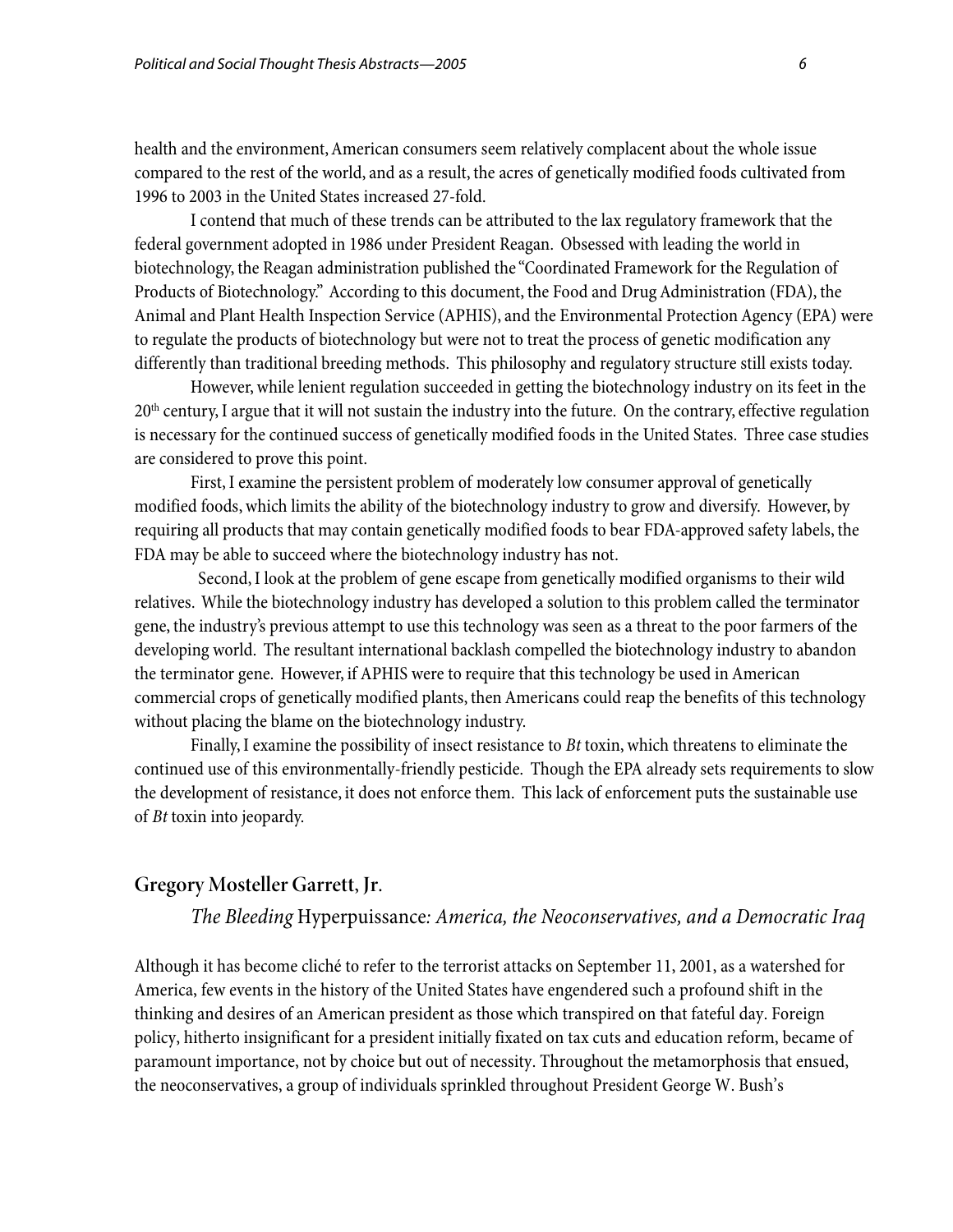administration and around him in various Washington, D.C. think tanks, rose to prominence within the President's war cabinet and gained national publicity for both their influence on the president and their bellicose rhetoric toward "hostile regimes."

 Despite what the press tends to portray, neoconservatism is far from a coherent "movement" of intellectuals, and the end of the Cold War has only exacerbated the differences between various neocons, many of whom have split along largely generational lines over the proper justification for American intervention. However, from the earliest neocons, such as Irving Kristol, Daniel Bell, and Daniel Patrick Moynihan, up to the younger individuals who have gained notoriety of late, including Bill Kristol, Robert Kagan, and Richard Perle, two persistent themes bind all of the neoconservatives together. First, they tend to view America's foreign policy dilemmas as Manichean struggles between good and evil, in which the neocons and America, as the defenders of virtue, are locked in an existential battle against a diametrically opposed, ideological enemy. Second, although they pay lip service to the efficacy of soft power, their rhetoric betrays a myopic emphasis on the utility of force as a transformative agent of change. Underlying their thinking is the conviction that ideas really matter and have substantial consequences in the world.

 Drawing upon these two themes, the younger generation of neocons has taken up the mantle of "exporting democracy," oftentimes as an end in and of itself. However, as I show, their overly simplistic, binary worldview and their predilection for force doom their venture to failure. Confident in the ability of American military might to effect change, the neocons carelessly advocate unilateral interventions overseas to perpetuate their messianic mission, irrespective of what the international community thinks. As I argue, this leads to a lack of legitimacy for their actions, which, in turn, erodes America's moral authority in the global community, thereby leaving the United States to fend for itself in the arduous and immensely complicated task of nation-building. Without the crucial support of the United Nations and America's traditional allies in the liberal democratic community, most notably in Europe, the United States suffers from a lack of the requisite institutional support and knowledge that have been critical to past nationbuilding projects. Additionally, America is left alone to shoulder the tremendous economic and human costs that are part and parcel of exporting democracy.

 Now entering its third year, Operation Iraqi Freedom, a largely unilateral invasion that the Bush administration undertook over the vehement opposition of both its traditional allies and the international as a whole, provides an ideal crucible in which to test the neocons' prescription for spreading democracy overseas and defeating what they have labeled the existential threat of our age, Islamist extremism. As the disastrous imbroglio in which America currently finds itself attests, the neocons' proposition is fundamentally untenable, because American might cannot substitute for the material support and legitimacy that come with the imprimatur of the UN and our allies in Europe.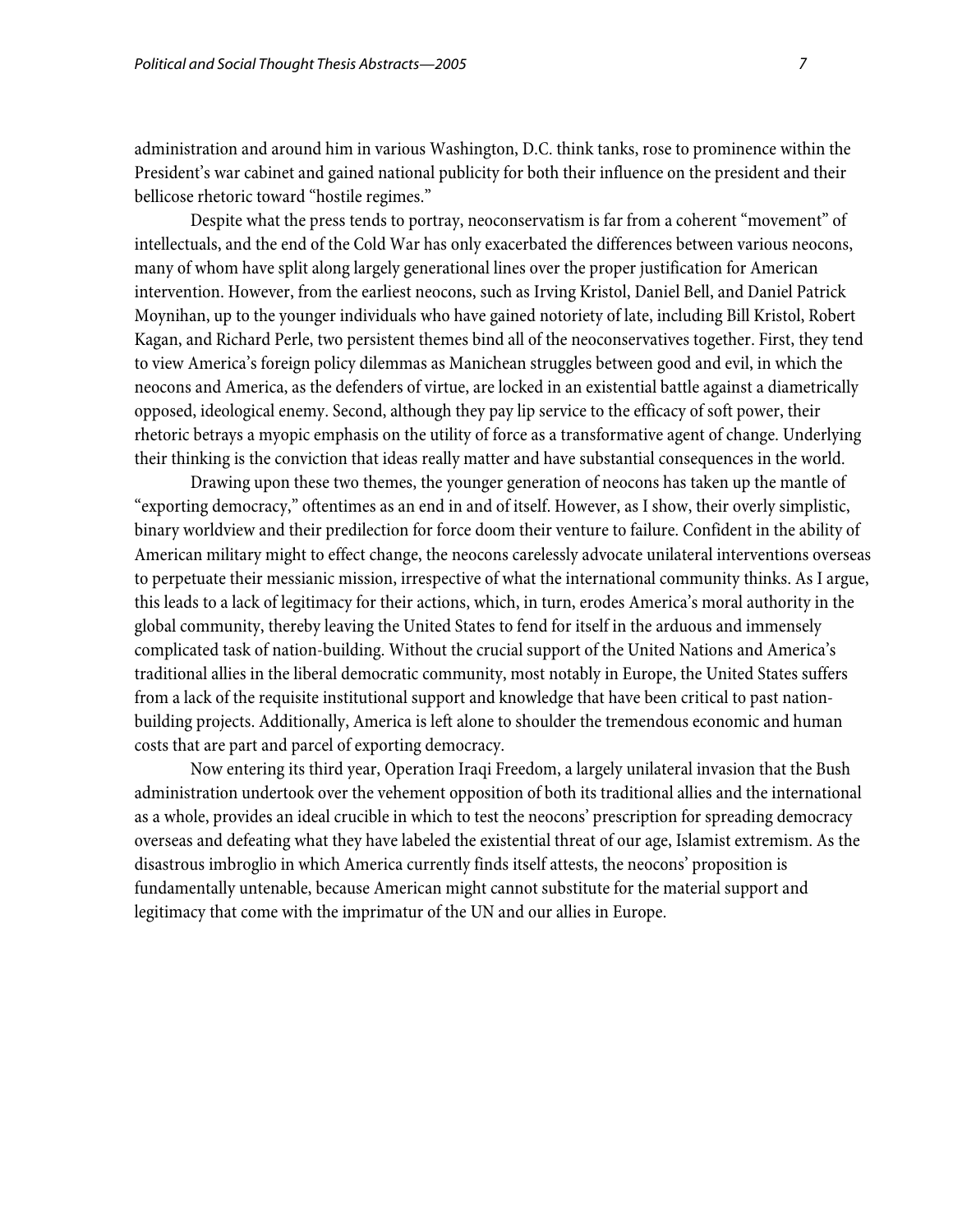#### **Phillip Martin Gover**

*Reforming the Indian Trust: An Analysis of the United States' Indian Land Policies from the General Allotment Act to the Present*

I argue that the normative policy assumptions underlying the allotment policy have led to the government's present and historic failure to manage the Indian money and lands it holds in trust for tribes and individual Indians. I begin by defining the government's trust responsibility as the fiduciary responsibility to properly manage the lands and monies of individual Indians and tribes the government currently holds in trust as a result of the failed allotment policy.

My research shows that from the formation of allotment policy, culminating the General Allotment Act in 1887, the attitudes of the reformers that shaped the policy were best characterized as misguided and ignorant benevolence on one hand allied with insatiable greed for Indian land on the other. This research leads me to conclude that allotment policy was doomed from the beginning. I go on to show that in the end, the greed for Indian land won over the misguided benevolence of the reformers as westerners took over Indian policy. By 1910 the original allotment law was completely unrecognizable as a mechanism for promoting Indian self-sufficiency and instead became an efficient engine of Indian land pulverization. The actual results of allotment were nothing like what the benevolent reformers dreamed. While the original goal of allotment policy was to create productive yeoman-farmer citizens out of Indians, its ultimate effect created landless paupers largely dependent on the federal government. The result of this failed policy was the permanent trusteeship of government over Indians.

 From here I demonstrate that as a direct result of the legacies of allotment policy, the government's efforts to manage the fiduciary trust of its Indian beneficiaries were also doomed to failure. Complicating fulfillment of the responsibility was a combination of long-term mismanagement by the BIA and Congressional neglect do anything to fix major problems despite early opportunities to do so. By the time belated Congressional attempts at reform were mandated decades later, the system was hopelessly broken. In a last-resort effort to force the government to account for its failures and reconcile the trust system, a class action lawsuit sought relief from the federal courts. I contend that despite the best efforts of the judge to alert the Interior and the Bureau to their serious long-term breach of trust, judicial reform efforts met a brick wall of institutional resistance and inability to comply because of historic mismanagement. Today, while Congress searches for settlement of the case, the trust responsibility goes unfulfilled.

I conclude that the failures of allotment policy have so tainted the institution of the BIA and the Interior that in order to fulfill its fiduciary trust responsibilities, Congress must take immediate steps to drastically reorganize the Bureau by creating a separate Department of Indian Affairs to manage the Indian trust. I argue this based on two main findings in my research: first that long-term institutional failure on all levels in the Interior and in the Bureau prevents either from being able to institute reform and second that part of the reason the system is so broken is that it was based on the flawed normative policy assumptions embodied in allotment. Reform, I resolve, begins by pulling up the roots of allotment policy that taint the institution. The abolishment of the BIA and the establishment of a new Indian bureaucracy founded on concepts of self-determination and dedicated to fulfilling the trust responsibility is the only way to truly reform the Indian trust.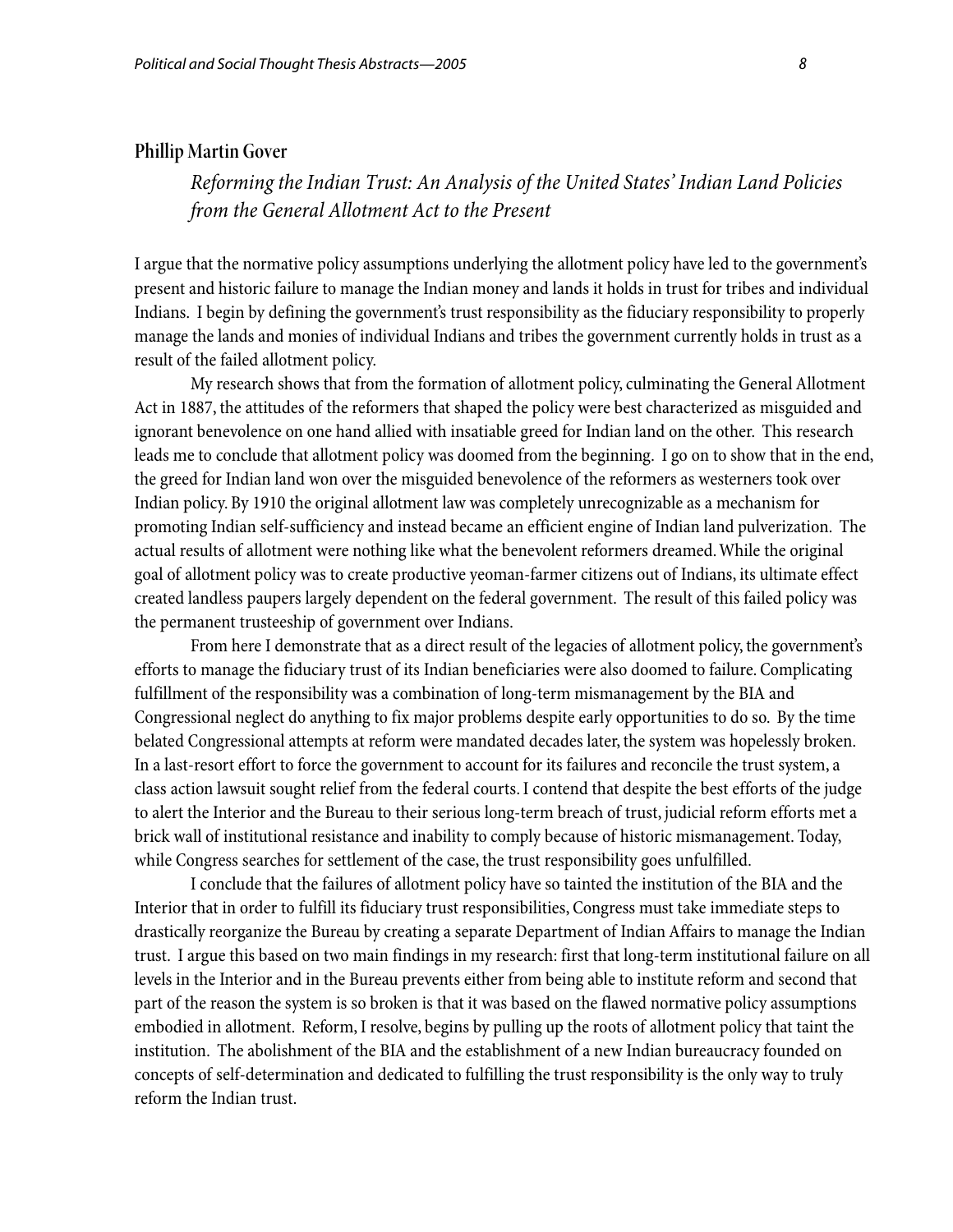#### **Reema Hijazi**

*The Ways to Peace, or the Way to Peaces: the Competing Ideologies of the Israelis Peace Camp* 

This thesis is an attempt to give meaning to the notion of peace by way of considering how that notion shapes movements for coexistence within Israeli society. I contend that there are two facets of the Israeli peace camp, the liberal left and the critical left, which formally fell away from each other in 2000. They did so because they were not united in the notion of peace they sought. The two groups wanted an end to conflict, but defined that end in different ways, expected different results from that end, and approached it using different methods. While variation in a movement cannot be avoided, and indeed benefits the movement by broadening its resources, the variations within the Israeli peace movement converged around two poles, one seeking peace in separation, the other in cooperation. Traveling in different directions toward their own notions of peace, these two groups lost their unity of purpose and so undertook different paths to different peaces.

To accomplish this end, I trace the shape of the two competing ideologies of the Israeli peace camp that caused the groups to diverge. These ideologies cannot be reduced to conceptions of nationalism, though they include nationalisms. The ideologies are the people's views of their place in the world, and what that place means for how they interact with others. In order to place these ideologies in the context of Jewish Israeli efforts toward peace, I employ the Hebrew word for peace, shalom. I term the ideology of the liberal left separation shalom, and that of the critical left cooperative shalom.

The two conceptions of shalom structure the way these two groups operate: how they engage in processes for peace, cooperate (or do not cooperate) with Palestinians, define Zionism, and identify themselves in relation to that Zionism. The first part of this study is dedicated to exploring how the liberal Israeli left circumscribes its conception of shalom, and method for attaining shalom, within a Jewish Israeli framework. They intimately connect their shalom with the idea of nationalism as a bounded group of people who share something in common, in this case, Jewish identity that comes from a shared Jewish history. The second section describes the new methods of the critical left, which demonstrate that they conceptualize shalom within a framework of cooperation and inclusiveness. This group's nationalism conceptualizes a community based on the people living within its physical boundaries. These people may have differing interests that correlate to their own collective ethnic groupings, but the shared sense of place overrules such divisions and demands equal sharing of that place.

This study of new directions in a more inclusive peace camp is ultimately a commentary on ideological marginalization. I conclude not by determining which conceptualization and approach to peace is more effective or genuine, but how the different conceptualizations of peace grew from the critical left's displacement within Israeli society. These activists participate in cooperative peace due to the marginal ideological position from which they begin, and their participation in that peace serves to further marginalize them.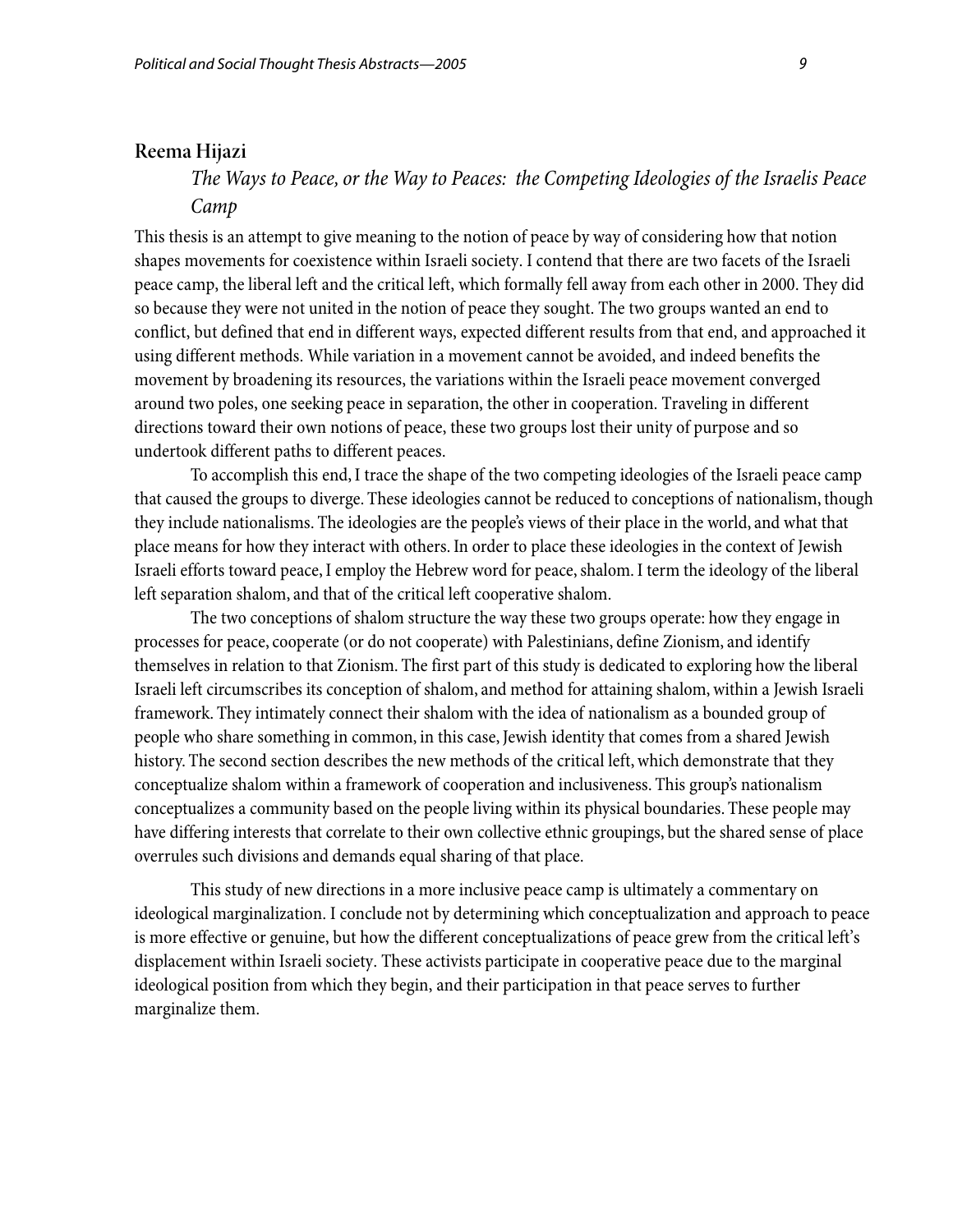#### **Aaron Miles Kurman**

*Assessing Blame: Analyzing the Failure of Camp David II and the Israeli-Palestinian Permanent Status Negotiations, 1999-2001* 

In this thesis, I examine the history of the permanent status negotiations that Israeli Prime Minister Ehud Barak conducted with Palestinian President Yasir Arafat between September 1999 and January 2001 in light of the debate that has arisen as to why these two ill-fated leaders, with the mediation of U.S. President Bill Clinton, failed to conclude a permanent status peace agreement. I assess why the negotiations, which climaxed at an American-sponsored summit at Camp David in July of 2000, failed and how that failure was connected to the initial outbreak and escalation of the second *intifada* in the fall of 2000.

 Even while still at Camp David, Ehud Barak was beginning to devise a strategy for explaining the summit's failure by blaming Arafat for rejecting a generous Israeli offer. Barak's narrative of the failure of the Camp David summit became the foundation of the orthodox explanation of why the permanent status negotiations failed – because Arafat was unable or unwilling to make the strategic decisions necessary to end the conflict. A year after the Camp David summit, Robert Malley, who had served on the National Security Council and as Clinton's Special Assistant for Arab-Israeli Affairs during the permanent status negotiations, and Hussein Agha, a scholar who had advised Palestinian negotiators during the Oslo peace process, sought to debunk the orthodox explanation by offering a revisionist interpretation of Arafat's behavior at Camp David and by spreading the responsibility for the failure of the Camp David summit – and the permanent status negotiations – among all three sides.

 In my first chapter, I analyze the orthodox-revisionist debate between Dennis Ross, who served as the U.S. Envoy to the Middle East under Presidents George H. W. Bush and Bill Clinton, and Agha and Malley. Their debate centers around the question of blame: Ross thinks that Arafat demonstrated his inability to end the conflict and thus blames Arafat for the failure of the negotiations; Agha and Malley think that Arafat's behavior can only be understood within its historical context and that the failure of the negotiations was due not to one man's intrinsic character but to the cumulative actions and decisions of each of the three parties to the negotiation.

 In my second chapter, I analyze other revisionist arguments that assign the blame for the failure of the Camp David summit and the permanent status negotiations to Israel and/or the United States. Like Agha and Malley, the revisionist commentators I examine disagree with Ross's claim that Arafat was the reason the permanent status negotiations failed. Unlike Agha and Malley, they play the historical blame game by asserting that Israeli and/or American policies, actions, and decisions were most responsible for the failure of the permanent status negotiations.

In my third chapter, I return to the debate between Dennis Ross and Hussein Agha and Robert Malley in order to study the last two months of the permanent status negotiations between Barak and Arafat. Ross and Agha and Malley agree that by January 2001, Israeli and Palestinian negotiators could envision the terms of a fair and final permanent status agreement. They disagree on what these terms were, at what point in time the negotiators could envision them, and on why the two sides ultimately could not reach agreement.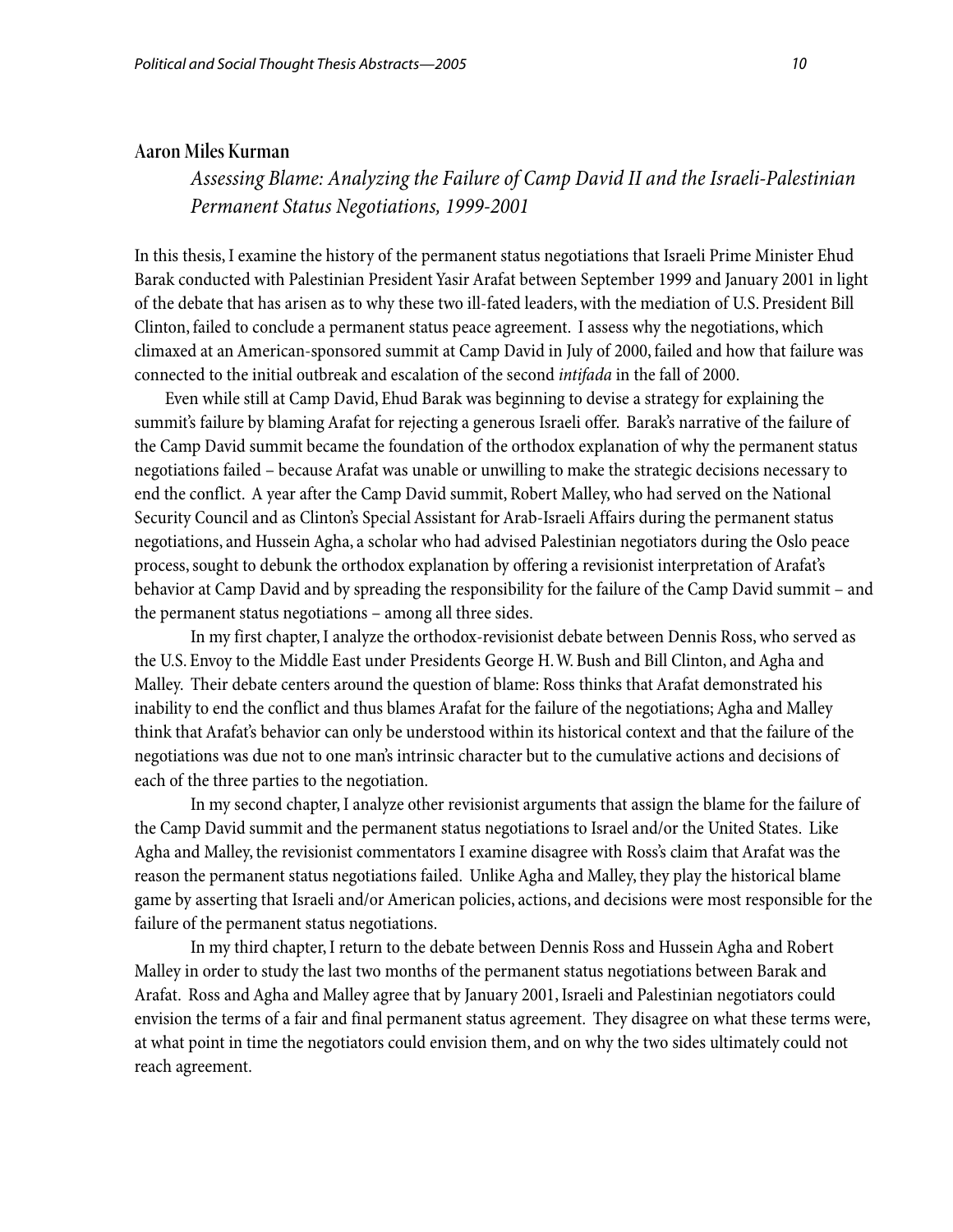I conclude by arguing that the blame game played by Israeli and Palestinian leaders during the permanent status negotiations and throughout the peace process ultimately paralyzed the permanent status negotiations and made it much more difficult for Barak and Arafat to make the final compromises that were necessary to complete a permanent status agreement. By blaming each other for the failures of the peace process, Israeli and Palestinian leaders often did not take responsibility for their own actions or consider how their actions hurt the other side and undermined the other side's faith in the possibility of achieving its core political needs through negotiations. In the end, the blame game became a self-fulfilling prophecy: Barak and Arafat discredited each other as peace partners in the eyes of their publics and were unable to make peace. I finish by offering several suggestions for how Israeli and Palestinian leaders, with the mediation of the United States, might be able to avoid the blame game in future permanent status negotiations and give themselves a better chance of succeeding.

## **Patrick Lane**

## *Sing a New Song: Religion's Potential to Change American Politics*

The study of religion and politics has become more complex over the past fifteen years, as scholars have "rediscovered" religion's influence on political behavior in a more nuanced and detailed way than ever before. In the first chapter of this thesis I review the literature on religion and political behavior, which, despite varying methods and models, agrees that religious commitment and orthodoxy are indeed important to political variables such as ideology, party identification and vote choice. Studies show that religion's import over the past generation has become increasingly conservative and pro-Republican. The "religiosity divide" has emerged as one of the most important cleavages between the Republican and Democratic Parties.

But "religious" has not always automatically connoted "conservative" in American politics. Radical Quaker and evangelical abolitionists, Progressive religious thinkers and activists like Walter Rauschenbusch and Dorothy Day, and civil rights preachers such as Martin Luther King, Jr., are enough to prove this point. The origins of the contemporary religiosity divide lie in the cultural liberalism of the 1960s and especially in the Christian Right movement, which was built in reaction to this liberalism. For more than two decades the Christian Right has dominated the public role of religion in the United States. In Chapter 2 I explore the origins and development of this movement and the "religiosity divide" that it brought about.

In Chapter 3 I assess the role of religion in the 2004 election, which offered a snapshot of where both major parties stood last year with regard to religious communities. President George W. Bush had long been recognized by the Christian Right as one of their own, and Christian Right leaders and activists were chomping at the bits to reelect him. Meanwhile, early Democratic frontrunner Howard Dean was openly secular, until a botched attempt to "find religion" that backfired and helped end his candidacy. Sen. John Kerry, emerging as the Democratic nominee, was initially quiet about his Catholic faith. The Democrats made late but substantial efforts at religious outreach and religious rhetoric, but in the face of Christian Right dominance these efforts were too little, too late to win over the targeted demographics of "centrist" Catholics and evangelicals.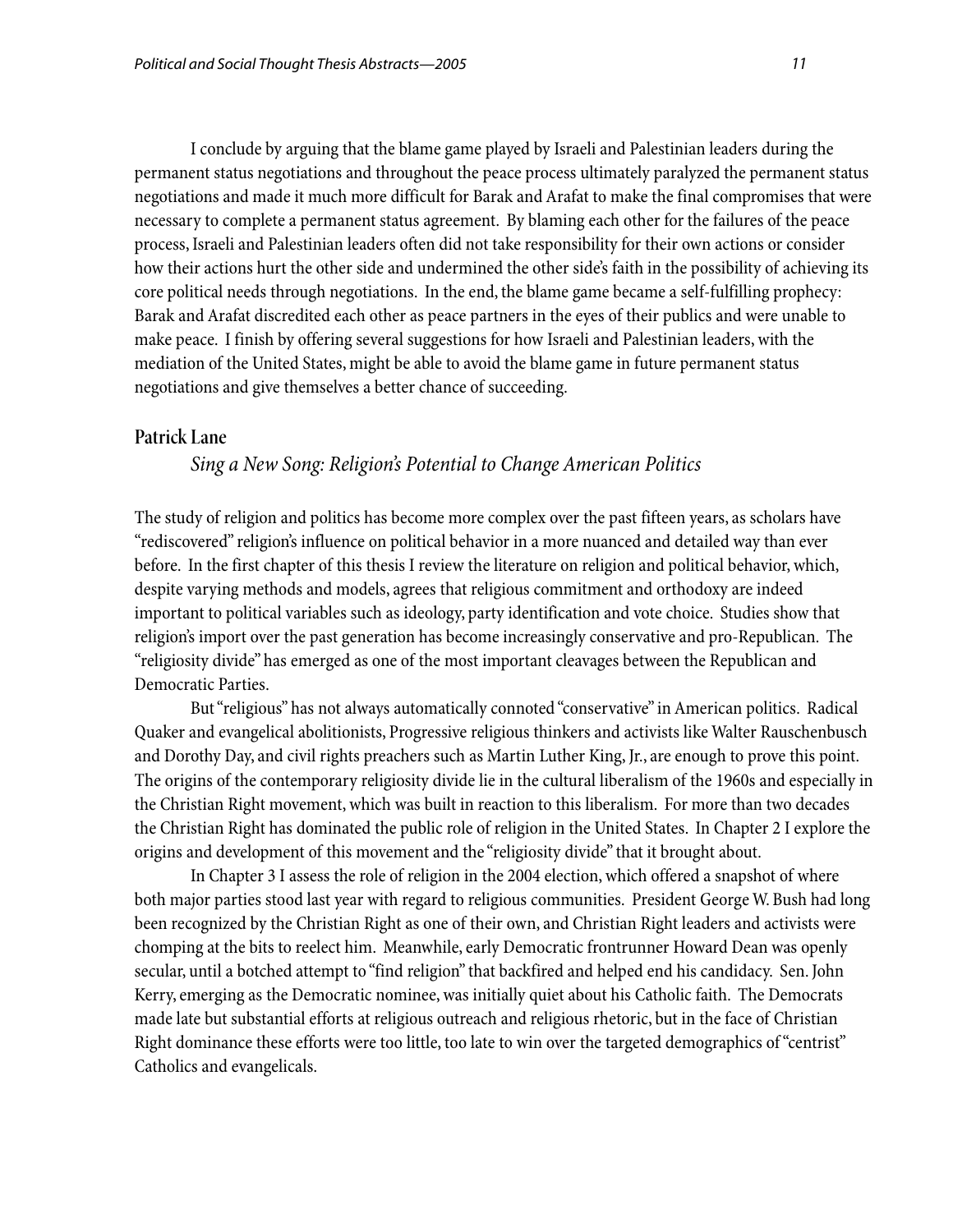Progressive religious leaders and activists were "reawakened" in 2004, and since then they have begun to direct their time and energy toward movement-building for the long run. In Chapter 4, I present some explanations for the religious left's relative obscurity during the past thirty years, and then report on what this community is currently doing to reassert itself in American public life in a new and more vital way. The potential is there for a new progressive faith movement to rival the strength of the Christian Right, and the prospects are exciting, but it will be a multi-year, uphill battle against obstacles both external and internal. The potential assets of this nascent movement include already-existing congregation-based community organizations that together count millions of members, and especially the teachings of religion itself. In my epilogue, I address the concerns that arise from a further mixing of religion and politics.

#### **Jeffrey Lenowitz**

## *Justice, Fairness… Wealth Maximization? Questioning the Moral Justification for Richard Posner's Normative Law & Economic Theory*

I argue that, despite his best effort, Richard Posner fails to justify the principle of wealth maximization, which serves as the centerpiece to his normative law & economic theory. Briefly stated, the principle of wealth-maximization directs the courts to maximize wealth by mimicking the market when it fails and allocating goods and rights to the parties that value them most. Wealth is defined as the sum total of all goods and services weighted by their values, and value is measured by looking at how much a person or party is willing to pay for the good in question. Replicating the market in this fashion involves coercive transfers, the creation of uncompensated losers, and the making of legal decisions based upon nothing more than the financial situation of a party. This principle, opposed to both ethical theories of various sorts and our commonsense moral intuitions, continues to have a profound impact on the way legal dilemmas are solved today. Evaluating the principle of wealth-maximization is therefore of the utmost importance, for the law increasingly effects us all.

Posner claims that wealth-maximization should serve as the normative first principle of the courts, i.e. that courts should rule with the primary intent of maximizing wealth, and gives three justifications for such a principle. First, Posner argues that wealth is *the* social good, and that maximization is therefore a moral imperative. This argument fails, for wealth is an instrumental good and it cannot be said with any degree of certainty that when compared to all other normative principles, solely focusing on maximizing wealth will lead to the most or best mix of intrinsic goods. Moreover, Posner rejects the most obvious instrumentalist defense of wealth-maximization, utilitarianism. He argues that wealth-maximization maintains the positive aspects of utilitarianism, avoids the latter's flaws, and reconciles autonomy and equality concerns. However, upon review, none of these claims seem true.

Second, Posner claims that wealth-maximization operates on the basis of consent, and therefore the libertarian emphasis on autonomy justifies the principle. This argument fails for numerous technical reasons; all of which stem from a basic contradiction between the libertarian and wealth-maximization rationales. Libertarians want to preserve autonomy above all else, and emphasize the importance of consensual market transfers—the type of exchange that relies solely on willing behavior—accordingly.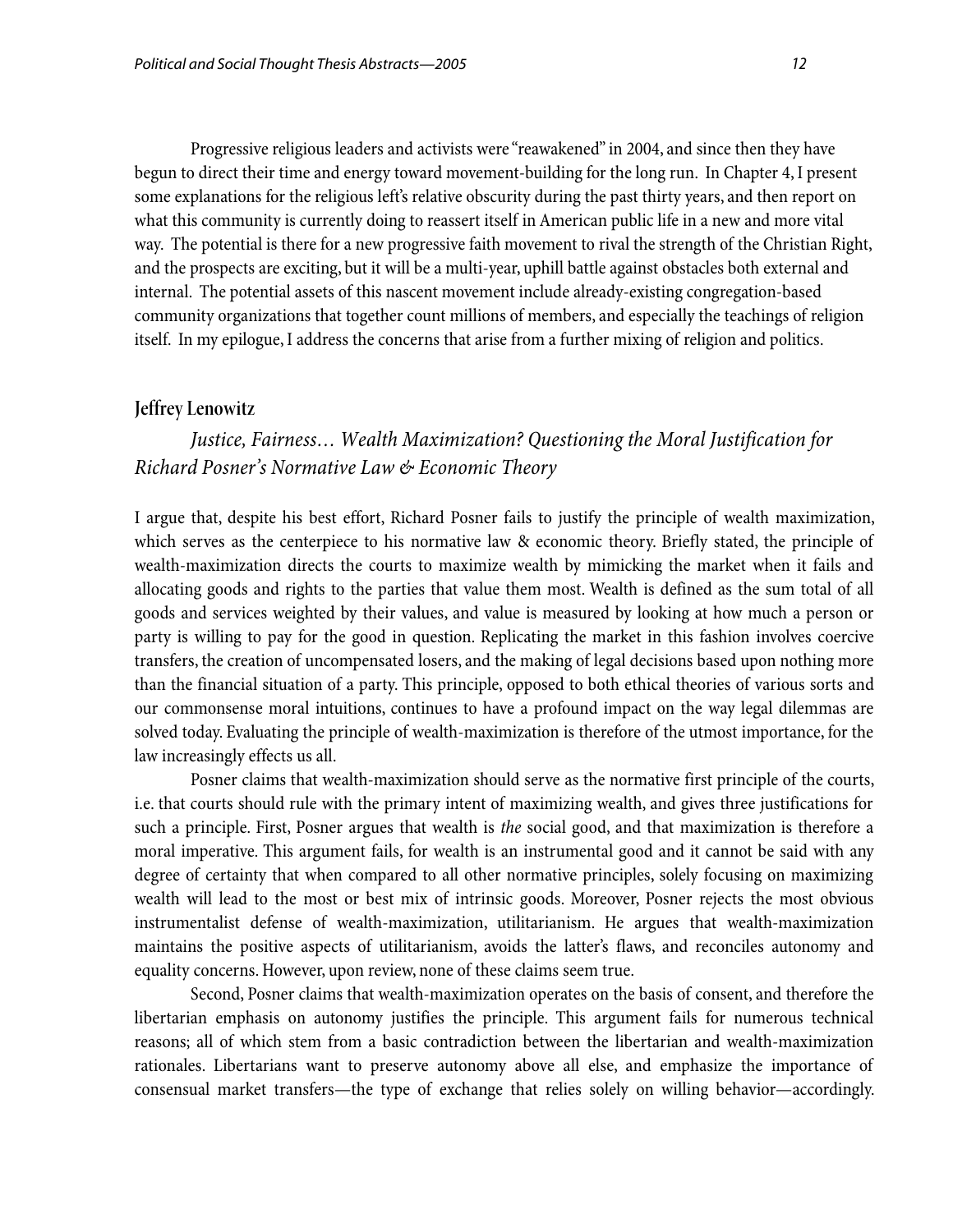Quite oppositely, the wealth-maximization principle is designed to coercively force transactions, in the event of market failure, in order to maximize wealth. Therefore, wealth-maximization and autonomy concerns inevitably conflict, and the libertarian justification for wealth-maximization not only fails, but is inherently contradictory.

Third, Posner appeals to an argument from hypothetical consent, claiming that the principle of wealth-maximization is justified because individuals, if given the chance, would consent to its recommended distributions and decisions. This argument founders because of what seems like confusion on Posner's part. While the fact that a person consented to a rule is a reason in itself for enforcing the rule, a similar reason is not created just because a person would have consented. Therefore, Posner's attempted justification of wealth-maximization with counterfactual consent relies upon some alternate source of external value that would somehow motivate individuals to maximize wealth. Posner never explains what such a concept would be, but reasonable possibilities such as fairness, utility, wealth, and self-interest, fail to provide the needed justification.

As I show, the principle of wealth-maximization is a normative principle that has the potential to affect the lives of many, but is without any source of justification for doing so. For this reason, wealthmaximization, at least of the Posnerian variety, must be the subject of continual analysis and skepticism.

#### **Stephanie Irene Maximous**

*The Politics of Fertility: Women's Bodies as Battleground for the Israeli-Palestinian Conflict* 

According to the UNRWA, birth rates in the Palestinian Occupied Territories are among the highest globally. The West Bank and Gaza are already quite densely populated and some might say overcrowded, with over 3 million inhabitants, and that figure is expected to rise to 5.5 million by 2014. In Gaza, where fertility rates are some of the highest in the world, women have an average of seven children, which is about four times the average in the United States.

 An examination of the general political situation in the Israel/Palestine region as it relates to women and their reproductive decisions is crucial. The Palestinian case presents a seeming paradox of expectation and reality: there is a constellation of factors in place that would indicate for declining birth rates; however fertility remains high. The political conflict is effectively the variable in play that explains the unfulfilled expectation, since the conflict infiltrates and bears upon all aspects of social life, even in the private sphere. There are several elements to this complex problem, from how it is an extension of the socio-cultural history of the region to the interaction with the political conflict to the public health ramifications as well as the root structural causes of the problem. In order to gain a more multi-dimensional understanding of the issue, stories of many women in the Occupied Territories are presented in order to demonstrate the complexity of pronatalism and the wide range of opinions on the current situation of uniquely high fertility in the region.

By introducing arguments in favor of expanding women's capabilities, I provide an examination of the capabilities and rights that might be compromised given the refugee women's perceived obligations to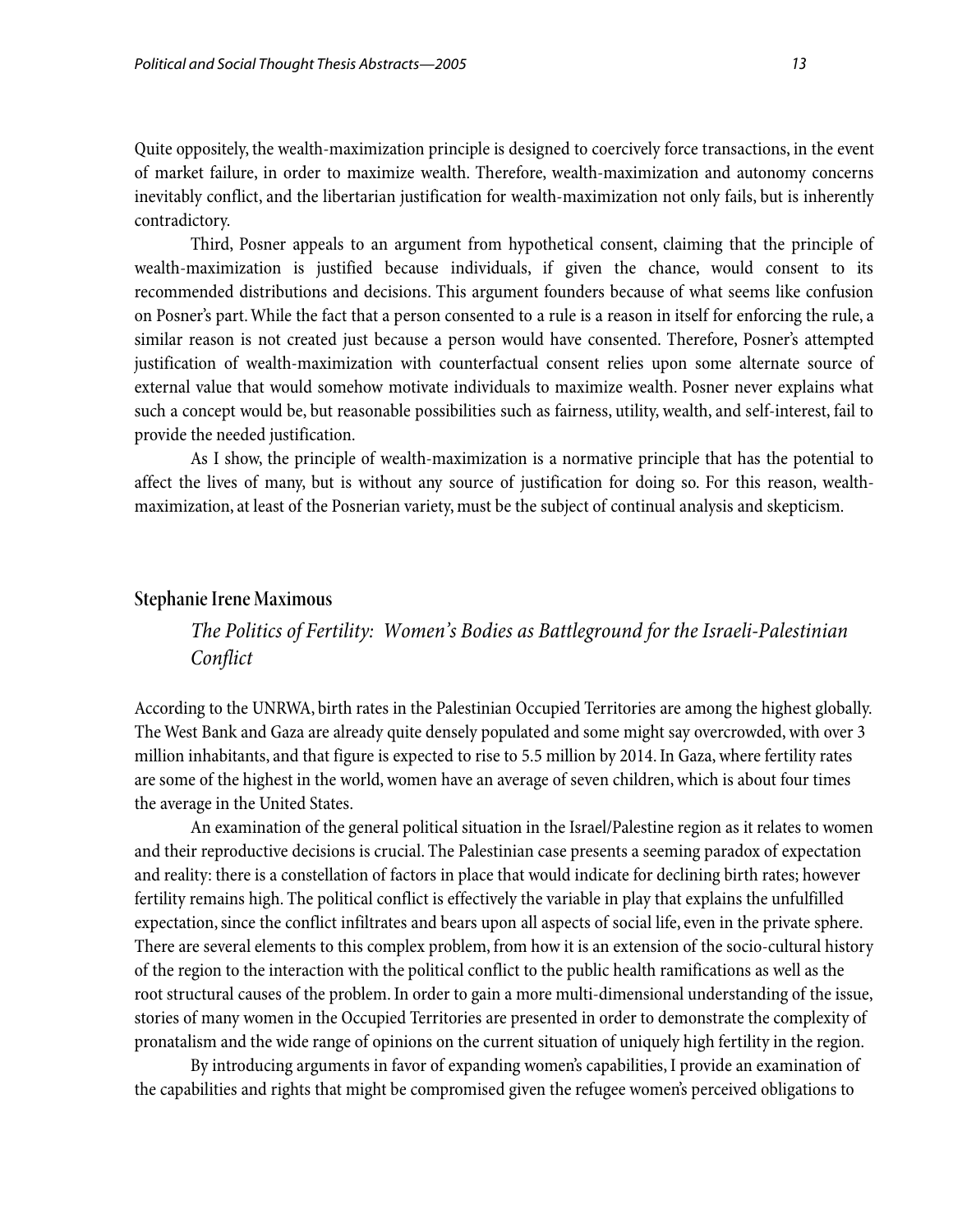the family, community, and future of Palestine. The sources of pressure urging high fertility and projecting these obligations are neatly integrated into the socio-political woodwork of the society and in many cases have been imbibed by the women giving birth. By analyzing these bodies of force—namely the influence of history, the lure of incentives, the impact of politics, and the function of religion—in light of theories of coercion, it will be possible to conclude whether or not women are making free and independent choices. I next explore the extent of coercion or exploitation attained by pronatalist policies and their subsequent impact on and interest to a variety of agents, from individuals to global interest-holders. Finally, arguments in defense of the nationalist cause are juxtaposed against the call in favor of protecting individual capabilities, followed by an appeal to justice for the stakeholders involved.

The purpose of this thesis is to tease out the demographic dynamic in the region, specifically in the Occupied Territories of the Gaza Strip and the West Bank. It is an understatement to simply state that the political debate is heavily shrouded in biased language, yet it is imperative to recognize that the population balance between Jewish Israelis and Palestinian Arabs has also been absorbed into the convoluted and highly rhetorical discourse. The points brought up are part and parcel of a broader issue related to the tenuous interaction between population and politics as well as the perennial clash of institutions and people, as well as the community and individuals. This paper examines the political tension through the lens of population study and demographic assessment. The status of women and the viability of their rights and capabilities as counterbalanced by the exploitative and potentially coercive pressures placed on them by external forces is the crucial factor on which the Palestinian claim to mandate and justify pronatalist efforts hinge.

## **Brandon Possin**

## *Together is Better: The Need for Public Goods to Restrain Competitive Consumption*

The past two decades have seen unprecedented material prosperity in the United States. Yet people continue to feel pressures to consume as never before. Consuming desires are complex, but social incentives comprise a growing part of those individual desires. Clearly, individuals are not consuming for the use value of goods as much as those goods' social exchange value. What drives much purchasing behavior is the need to spend whatever it takes to emulate a chosen reference group. Competitive consumption is what I call this socially-influenced type of consuming.

Influencing pressures to consume competitively, I argue, is the lack of public goods, specifically those public goods/services that can complement private goods (such as transportation, education, playgrounds, libraries). Private goods have excludable benefits that rank their users on a consumption hierarchy—positionality. People seek position through ownership of goods and services. Public goods, however, tend to enable less positionality than private goods because public goods are frequently non-rival goods and available to all. The reason that more private goods fail to satisfy in the era of excess is because consumptive satisfaction is relative to the social context. The positionality enabled by consuming private goods creates social externalities which have deleterious impacts on well-being. Besides creating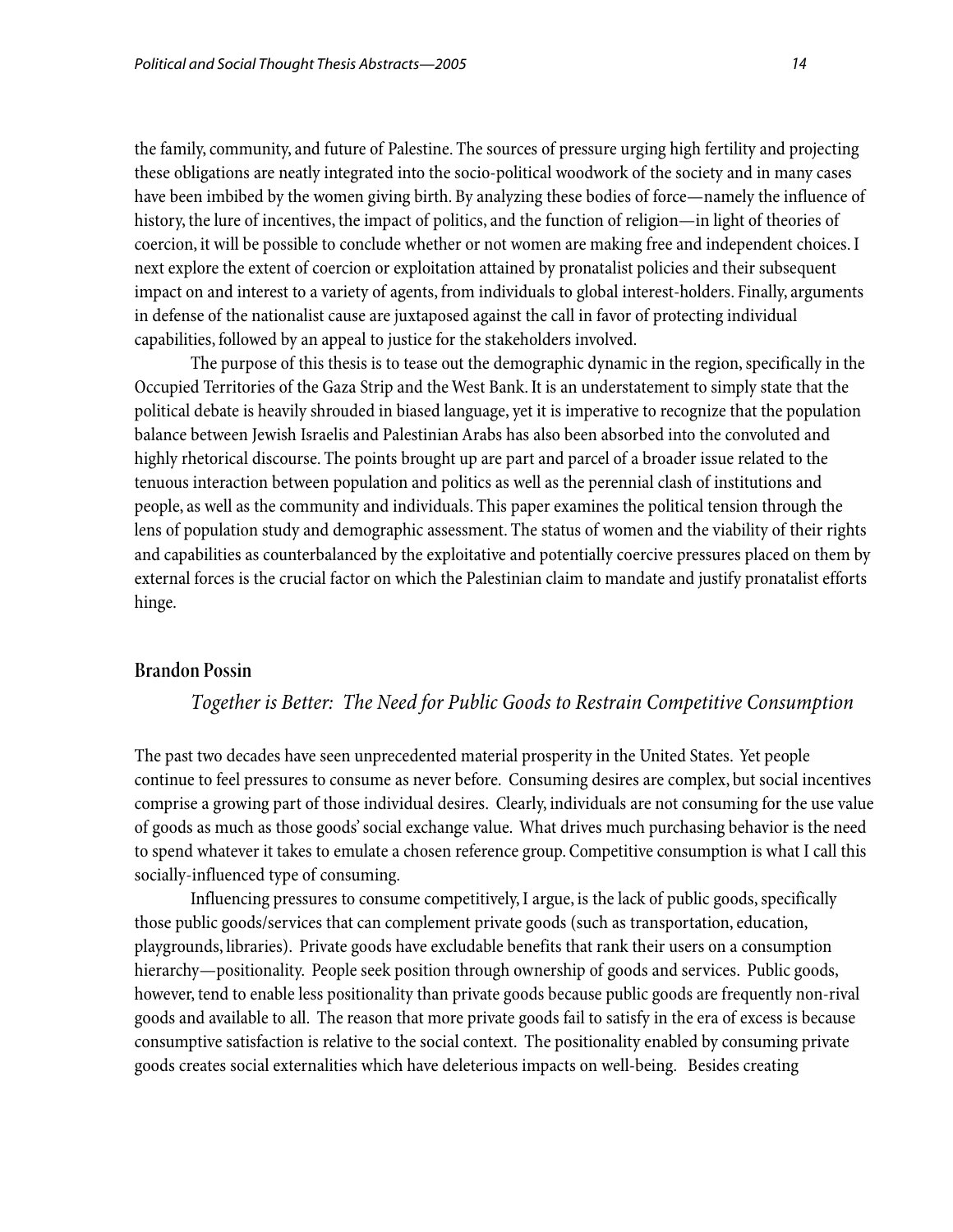positionality concerns, the presence of competitive consumption erodes support for public goods, and fewer public goods lead to more competitive consumption.

To understand how public goods influence the relationship between consumption and well-being, I first look at the intensifying social meaning of goods themselves. I then consider psychological and social motivations to consume and how structures of the political economy influence practices of competitive consumption. While psychological and compensatory offensive motivations to consume do exist, I notice a defensive aspect to a majority of consuming decisions. Money does not buy happiness as much as money prevents unhappiness. For many reasons, public goods prevent the social externalities of private consumption. As a case study, I examine the relationship between the presence of competitive consumption and politics, social structure, democratic values, cultural norms regarding consumption, religion, and support for public goods in the U.S. between 1980 and 2000. I then critique the dominant "invisible hand" ideology, arguing that individual self-interest and market incentives do not lead to optimal consuming patterns in affluent societies. I finish with recommendations of how to best change today's flawed consumption practices. I incorporate previous arguments, relate animal evolution to flawed consumption patterns, recognize the social irrationality of competitive consumption, and argue against the sustainability of current consumptive trends.

Limiting expenditures on positional goods will increase the well-being of all. Competitive individualistic advance through consumption no longer serves individuals or society as a whole. The best way to limit expenditures on positional goods is for a community to consume collectively to a greater extent. Together is better.

### **Mythili Rao**

## *A Reader's Guide to the Life of Ashwin Upadhyaya*

I began this project with an alphabetized list of twenty-five Sanskrit terms collected from a variety of texts on Hinduism. I then transposed these terms onto the life of a fictional Indian-American protagonist (Ashwin Upadhyaya) through a series of one- to three- page vignettes interspersed through this character's life. The stories start when Ashwin is two years old and end when he is seventy-nine.

The stories are not intended to be parables or illustrative definitions of the concepts I selected. Instead, they are creative explorations of the way ancient ideas may weave into a modern life. In the accompanying essay, I discuss some of the key factors relevant to writers of Indian descent (subject matter, use of language, selection and use of genre, and choice of ethnic identification), reviewing critical discussions of the work of such major writers as V. S. Naipaul, Salman Rushdie, Arundhati Roy, and Jhumpa Lahiri to inform my own attempt at fiction.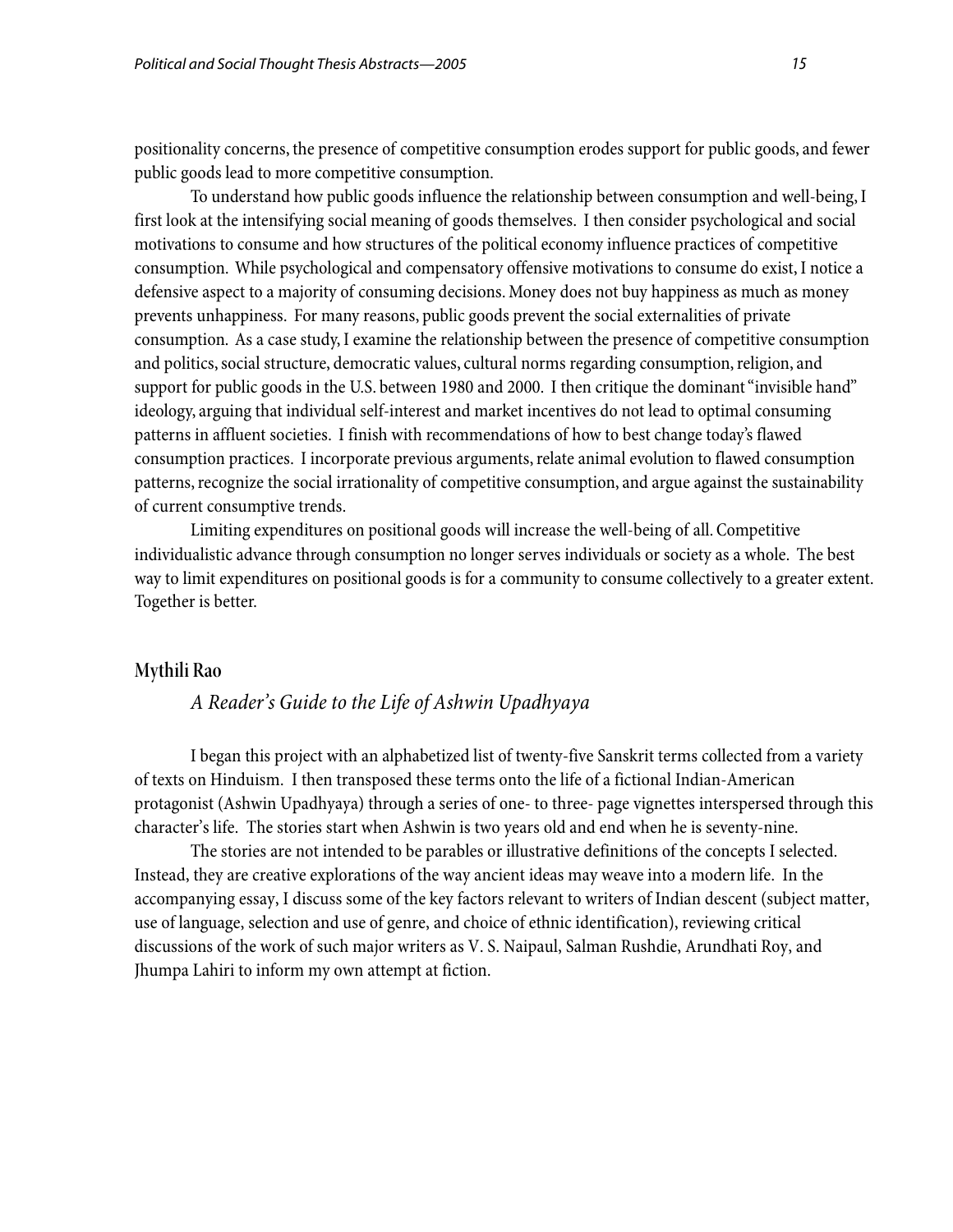#### **Jonathan Leserman Robbins**

## *Predictable, Not Paradoxical: Using the Concept of Structural Violence to Understand the Rapid and Extensive Spread of HIV in Botswana*

The rapid transmission of the human immunodeficiency virus (HIV) in Botswana has been a source of puzzlement for the international HIV/AIDS community. Unlike its politically and economically volatile neighbors, the economy of Botswana has grown at breakneck speed since the early 1970s, while at the same time institutions of liberal democracy took root and flourished. Botswana quickly became a rare 'success story' of sub-Saharan Africa, a shining paradigm of stable and prosperous post-colonial development. Revenue from the lucrative diamond industry has been used to expand the national economy beyond the traditional activities of cattle ranching and arable farming. A shrewd cadre of politicians ensured that the fruits of the mining industry were distributed throughout the nation.

 The first AIDS case was reported in Botswana in 1985; twenty years later, nationwide HIV prevalence among 15-49 year-olds is a staggering 37%. In a country with a double-digit growth rate during the 1970s and 1980s and a record of free and fair elections since independence in 1966, the spread of HIV appears to be a paradox: How could a country that did *so well* in its economic and political development do *so poorly* with regard to HIV/AIDS?

 The concept of structural violence provides a useful framework with which to appraise the HIV pandemic in Botswana. Fundamental to a theory of structural violence is the belief that individual agency can be constrained and curtailed by imbedded societal injustices and inequities.

An examination of Botswana's colonial history and political economy unearths such injustices. With the implementation of indirect, or soft, colonialism over the Bechuanaland Territory and the imposition of a hut tax, rural Botswana were forced to seek wage-work in South African mines or on European-owned farms. Labor migration is endemic in Botswana, which has been called "a nation on the move." Recent economic development in Botswana has been driven by the mining industry, while few structural improvements have been made in the rural economy.

 Labor migration allowed for the rapid spread of tuberculosis and sexually transmitted diseases during the eighteenth and nineteenth centuries. Migrant laborers transported disease from highconcentration urban areas to rural villages. The pattern of spread of HIV mirrors these historical epidemics.

To effectively address the root causes of the HIV pandemic in Botswana, the national government must implement structural prevention programs. The provision of subsidized anti-retroviral treatment has been central to the government's response. Because anti-retroviral treatment does not address rural poverty and labor migration (which have been central to the spread of HIV), the government response to HIV prevention has been insufficient. Substantive changes must be made in the rural economy, including the creation of wage employment and an increase in rural wage rates. International organizations have an important role to play in the push for rural development in Botswana.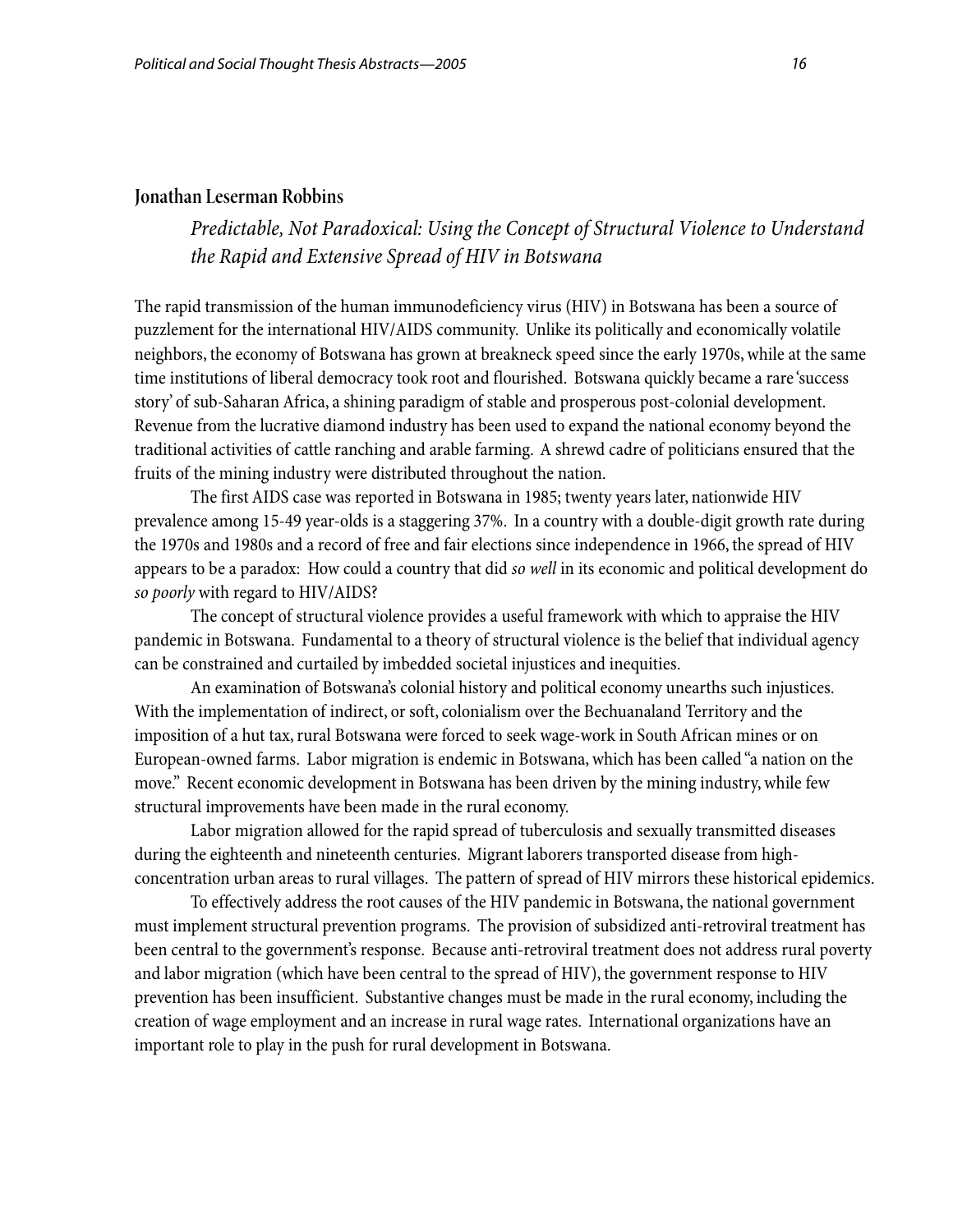### **Leah Beth Rosenberg**

*What is a "Reasonable Parent"?: Exploring the Ethical, Cultural, and Psychological Complexities of Pediatric Medical Decision Making* 

Based in my experiences as a social work intern at a Virginia Beach pediatric hospice, my thesis explores the complexities of parental medical decision making. I begin with a narrative about a young leukemia patient, Emily, whose case involved a series of hard choices for her parents. I visited Emily on a weekly basis during the summer of 2003 and witnessed her parents' difficulties acknowledging her medical realities following a third relapse of her cancer. The decisions and dilemmas of Emily's parents form the basis for a set of ethical questions about her care. From these questions, I consider parental decision making for seriously ill children with respect to complicating moral, cultural, and psychological factors. While the mainstream bioethical framework considers choosing for children in terms of surrogate decision making grounded in the autonomy principle, I conclude that clinician obligations to parents and pediatric patients should be expanded to include active promotion of parental beneficence. I want to call the appropriateness of this framework as it applies to children into question and complicate the view of a parent as a strictly rational or even reasonable decision maker.

The framework for parental decision making put forth in Tom Beauchamp's and James Childress' *Principles of Biomedical Ethics* draws upon the Western philosophical tradition and synthesizes diverse strands of religious as well as secular thought. Beauchamp's and Childress' view of parental deliberators emphasizes the promotion of parental autonomy and the creation of a reasonable parent who utilizes his or her cognitive faculties to make an appropriate decision. Their positions seem to be clearly informed by the socio-cultural history of relations between parents and children in the West. In the second and third sections, I discuss the ways in which culture and emotion affect parental decision making. Anthropologist Arthur Kleinman describes a distinction between the codified, principle-based world of the ethical and the experiential, multifaceted world of the moral. These two categories both have specific forms of knowledge and epistemologies. The standard denies the reality of parental deliberators in favor of a rational, appropriate model that is detached from both culture and emotional reasoning.

Physicians should support the parents of their patients and encourage the exercise of not only their autonomy but also their beneficence. As a guiding hand and a compassionate ear, the physician has a unique role to play. Closer communication and collaboration between physicians and the parents of seriously ill children will bring about positive changes for both parties. When medicine and bioethics come to accept the moral world as a valid source of knowledge, the frustrated search for a reasonable parent may give way to a more empathetic pursuit to support the caregiver and patient.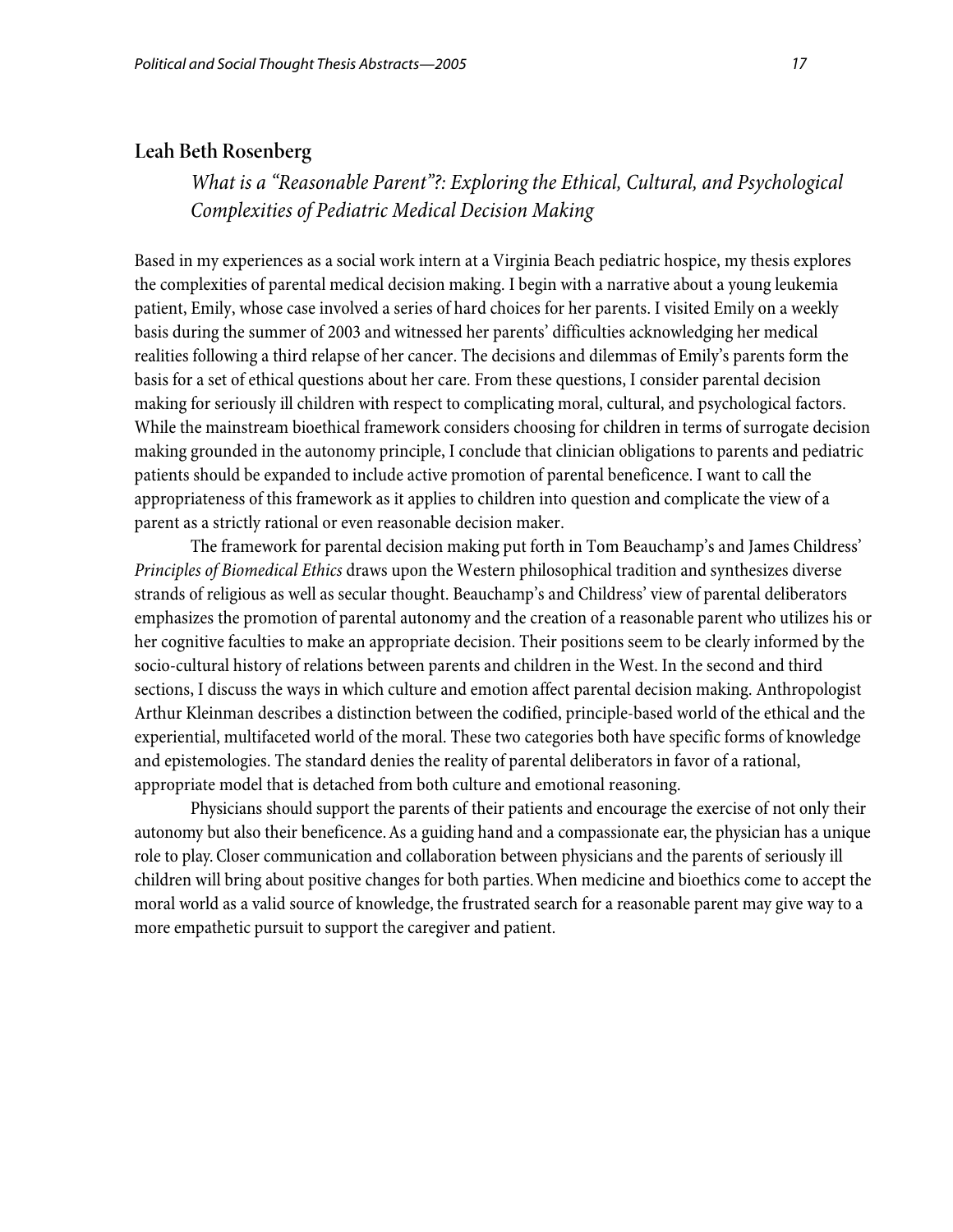#### **Angela Rose Schutte**

*Constructing and Reconstructing Social Communication: A Model for Understanding Advertising as a Social Structure and its Implications for Promoting Transformative Social Action* 

I argue that in contemporary consumer society, advertising has become a dominant social structure through which individuals construct their identities and communicate meaning. Although the concept of "social structure" plays a fundamental role in social science discourse, only vague definitional consensus has ever been formed over the term. Therefore, I develop a definition of social structure by drawing on three main models of social structure: Marx's base-superstructure model, William Sewell's schemaresource model, Anthony Giddens's systems of social relationships-systems of meaning model. From these, I extract three dualities that function within social structure and describe the dialectical relationship between individuals and social structure. First, social structure is both virtual and material; it has no material existence in itself, but affects social life in concrete ways and is embodied in individuals. Second, social structure enables and constrains human agency; it limits the possibilities for action while creating a framework through which individuals can function. Third, social structure is both stable and changing; the interaction between individuals and social structure continually forms and reforms each element, which creates constant potential for change, even though the dynamic remains relatively stable over time.

 Using these dualities as a foundation, I describe how contemporary branded advertising creates a mutually sustaining and relatively stable bond with individuals. It functions as a social structure by creating a framework for human interaction and producing meaning in society. Branded advertising emerged during the Industrial Revolution as a means for manufacturers to differentiate their virtually indistinguishable products by attaching images and symbolic meaning to them. In the subsequent years, advertising has developed a complex system of brands that work together as a symbolic language. Individuals act as agents within the system of advertising, continually making decisions about how to appropriate the symbolic meaning of brands in order to communicate. I argue that because contem-porary consumers have grown up in advertising and understand how it works, individuals neither reflect nor blindly reproduce branding's symbolic vocabulary. Rather, individuals produce advertising's structure by embodying it in ways that reproduce and transform it.

Individuals have agency within social structures and the capacity to transform them. Therefore, I argue that individuals have the capacity to utilize advertising's structure in radical and transformative ways. Because contemporary consumers better understand how branding functions (brand = product + meaning), they can more successfully wield branding in order to create new meanings and disrupt existing ones. This mindset has spawned the technique "culture jamming" which uses the structure and language of advertising in order to talk back to brands. Because corporations spend so much time and money creating effective brands, hacking into that system in order to create new meanings is a powerful and accessible form of communication. Culture jamming creates meaning from within advertising—it both uses and challenges advertising's sign system—which allows it to disseminate alternative ideas and identities through a means that already permeates social life. By infiltrating branded meaning, culture jammers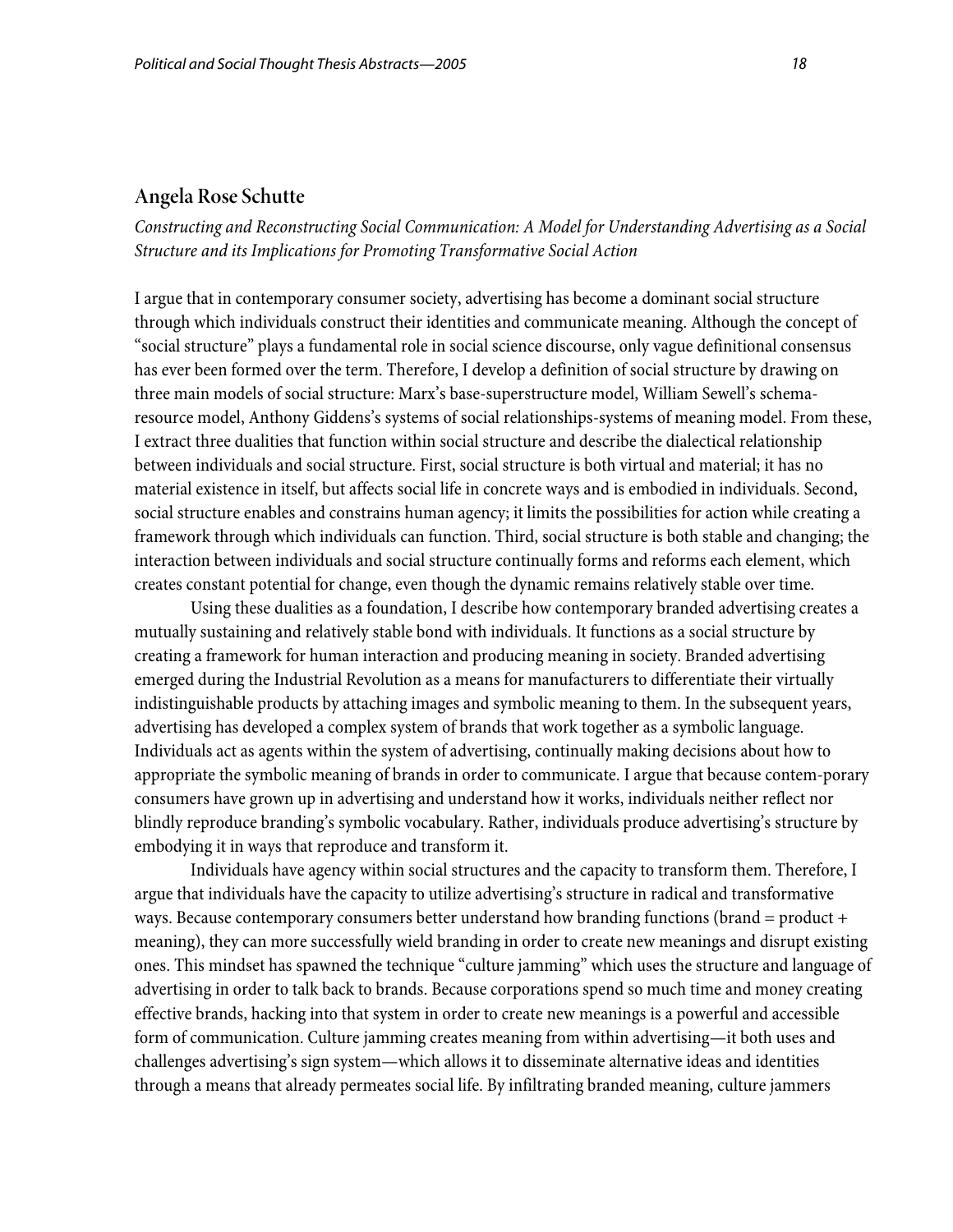transform advertising's structure. Although advertising companies have made a number of attempts at neutralizing culture jamming by commodifying it (moving it away from radicalism into the mainstream), culture jamming already exists within the system and gains its communicative power from this position, which makes it more difficult to disarm. In fact, culture jamming garners by engaging in constant dialogue with advertising.

#### **Jeffrey M. Tebbs**

## *Redefining "Access": A Preliminary Evaluation of the University of Virginia's New Financial Aid Initiative*

Significant disparities in attendance by students from high- and low-income families have persistently plagued colleges and universities nationwide, even those selective institutions practicing "need-blind" admissions. In February 2004, the University of Virginia garnered national attention by implementing "AccessUVA," a new financial aid paradigm that replaces all need-based loans with grants for families below 200 percent of the poverty line. The program also caps the total value of loans issued to individual students at 25% of the four-year cost of attendance. Work-study requirements are waived for all students demonstrating financial need. This thesis evaluates the efficacy of the \$18 million per year investment in AccessUVA.

The spectacular rise in the wage premium for college graduates and the declining real value of the high school diploma indicate that upward mobility is increasingly determined by educational opportunity. In chapter one, I review the key barriers to access faced by low-income students considering application to elite universities. I find that a story of credit-constraints plausibly explains the low enrollment rates of a significant segment of the low-income population. This explanation proves less salient for selective institutions, where resources for financial aid programs are far more substantial. Low-income students may also systematically misperceive the potential costs and benefits of attending an elite institution. The lack of evidence supporting federally means-tested aid, in conjunction with the mounting evidence demonstrating strong effects for more transparent aid programs, indicates the viability of this interpretation. Concomitantly, Carneiro and Heckman provide strong evidence on the role of gaps in academic achievement across income classes. The chasm in standardized test scores between high- and low-income youth is sizeable and factors heavily in the under-representation of low-income students at selective institutions. The relative weight of these two latter causal modalities is difficult to determine.

In chapter two, I investigate whether schools with a higher fraction of poor students exhibit disproportionate increases in applications in the first year of AccessUVA (Spring 2005). While I find a general increase in applications across all quartiles, I do not find a disproportionate gain for schools with a higher proportion of low-income youth. This analysis is conducted at the high school level, utilizing a single year of post-policy data, with the sample restricted to Virginia public high schools.

In chapter three, I explore the joint evolution of AccessUVA and the "Charter Initiative." I review the impetus for Charter, including the Commonwealth's erratic historical commitment toward funding higher education. Declining state General Fund support, in conjunction with mid-range tuition levels, explains the